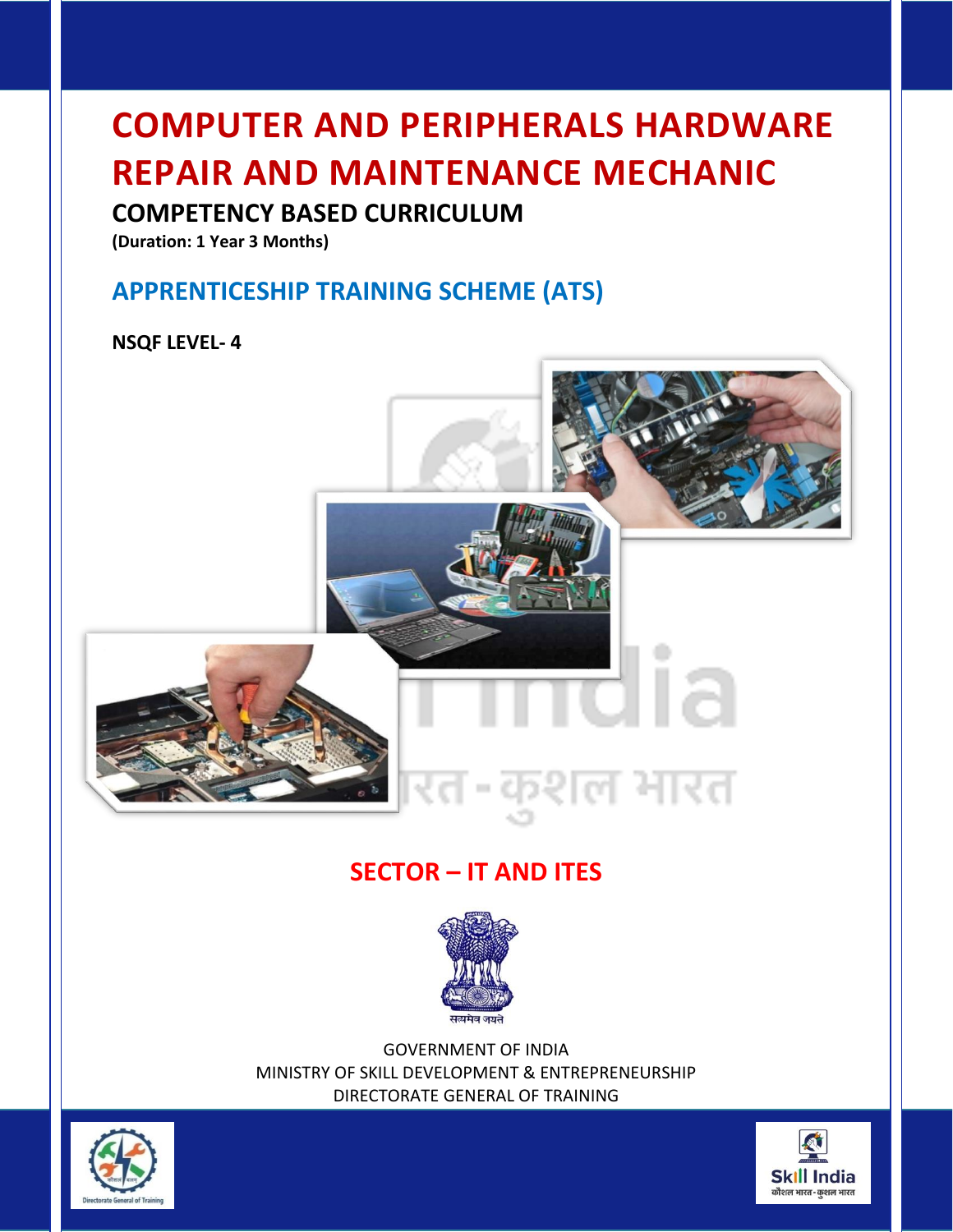# **COMPUTER AND PERIPHERALS HARDWARE REPAIR AND MAINTENANCE MECHANIC**

**(Revised in 2018)**

**APPRENTICESHIP TRAINING SCHEME (ATS)**

**NSQF LEVEL - 4**

Developed By

Ministry of Skill Development and Entrepreneurship Directorate General of Training **CENTRAL STAFF TRAINING AND RESEARCH INSTITUTE** EN-81, Sector-V, Salt Lake City, Kolkata – 700 091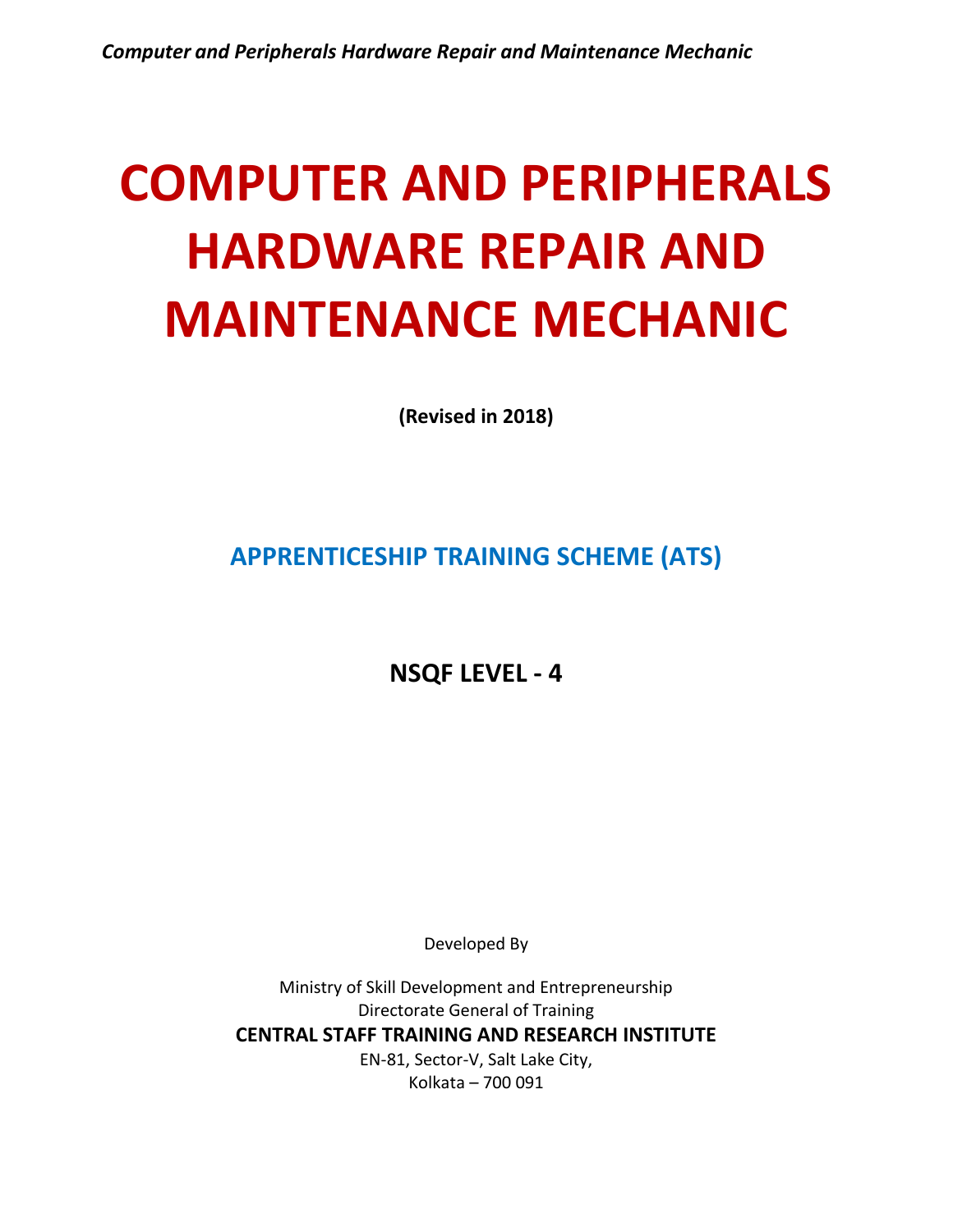# **ACKNOWLEDGEMENT**

The DGT sincerely expresses appreciation for the contribution of the Industry, State Directorate, Trade Experts and all others who contributed in revising the curriculum.

Special acknowledgement is extended by DGT to the following expert members who had contributed immensely in this curriculum.

- 1. Sami infotech , Nerul ,Navi Mumbai
- 2. ChristioniSharpline Tech Pvt. Ltd, Navi Mumbai.
- 3. Abvolt India Pvt Ltd, Vikroli Mumbai
- 4. Global Technogies, Vashi, Navi Mumbai
- 5. Festo India Pvt. Ltd, Santcruz Mumbai
- 6. Maruti Suzuki India Limited, Haryana

Special acknowledgement is extended by DGT to the following expert members who had contributed immensely in this curriculum.

| SI. | <b>Name &amp; Designation</b> | Organization                       | <b>Expert Group</b> |
|-----|-------------------------------|------------------------------------|---------------------|
| No. | Sh/Mr./Ms.                    |                                    | <b>Designation</b>  |
| 1.  | L. K. Mukherjee, DDT          | <b>CSTARI Kolkata</b>              | Expert              |
| 2.  | B. Das, ADT                   | <b>CSTARI Kolkata</b>              | Expert              |
| 3.  | AfreenSayed, Director         | Sami infotech, Navimumbai          | Expert              |
| 4.  | Chandrashekhar V. Varorkar    | ChristioniSharpline Tech Pvt. Ltd, | Expert              |
|     |                               | Navi Mumbai                        |                     |
| 5.  | Ashish Kulkarni               | Festo India Pvt. Ltd, Santcruz     | Expert              |
|     |                               | Mumbai                             |                     |
| 6.  | V.A. Kowshik                  | Festo India Pvt. Ltd, Santcruz     | Expert              |
|     |                               | Mumbai                             |                     |
| 7.  | K.K.Sing                      | Global Technogies, vashi, Navi     | Expert              |
|     |                               | Mumbai                             |                     |
| 8.  | <b>Ilesh Shah</b>             | Abvolt India Pvt Ltd, vikroli      | Expert              |
|     |                               | Mumbai                             |                     |
| 9.  | K.V. Satyanarayana, TO        | <b>CSTARI Kolkata</b>              | Expert              |
| 10. | M.V. Pillai                   | AAA , BTRI Ulhasnagar Dist Thane   | Expert              |
| 11. | H. N. Bargal                  | <b>DVET Mumbai</b>                 | Expert              |
| 12. | Vishnu .D.Maske               | Inst Copa, ITI Mumbai              | Expert              |

#### **Co-ordinator for the course:** Sh. Nirmalya Nath, ADT- CSTARI Kolkata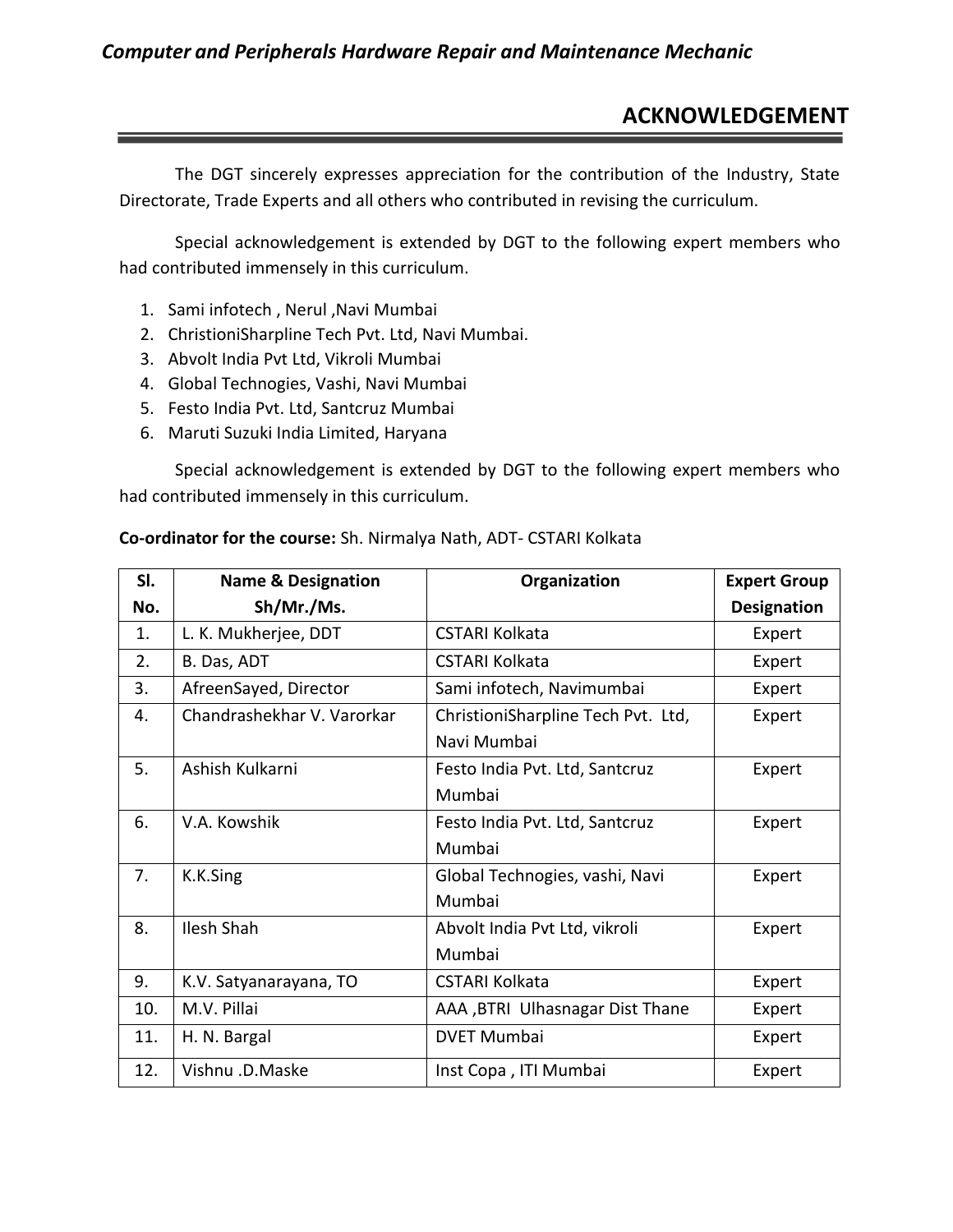# **CONTENTS**

| SI.<br>No. | <b>Topics</b>                                               | Page No.  |
|------------|-------------------------------------------------------------|-----------|
| 1.         | Background                                                  | $1 - 2$   |
| 2.         | <b>Training System</b>                                      | $3 - 7$   |
| 3.         | <b>Job Role</b>                                             | 8         |
| 4.         | <b>NSQF Level Compliance</b>                                | 9         |
| 5.         | <b>General Information</b>                                  | 10        |
| 6.         | <b>Learning Outcome</b>                                     | $11 - 13$ |
| 7.         | Learning Outcome with Assessment Criteria                   | $14 - 16$ |
| 8.         | Syllabus                                                    | 17-19     |
| 9.         | Syllabus - Core Skill                                       | $20 - 24$ |
|            | 9.1 Core Skill - Workshop Calculation & Science and         |           |
|            | <b>Engineering Drawing</b>                                  |           |
|            | 9.2 Core Skill - Employability Skill                        |           |
| 10.        | Details of Competencies (On-Job Training)                   | $25 - 27$ |
| 11.        | List of Trade Tools & Equipment Basic Training - Annexure I | 28-31     |
| 12.        | Format for Internal Assessment - Annexure II                | 32        |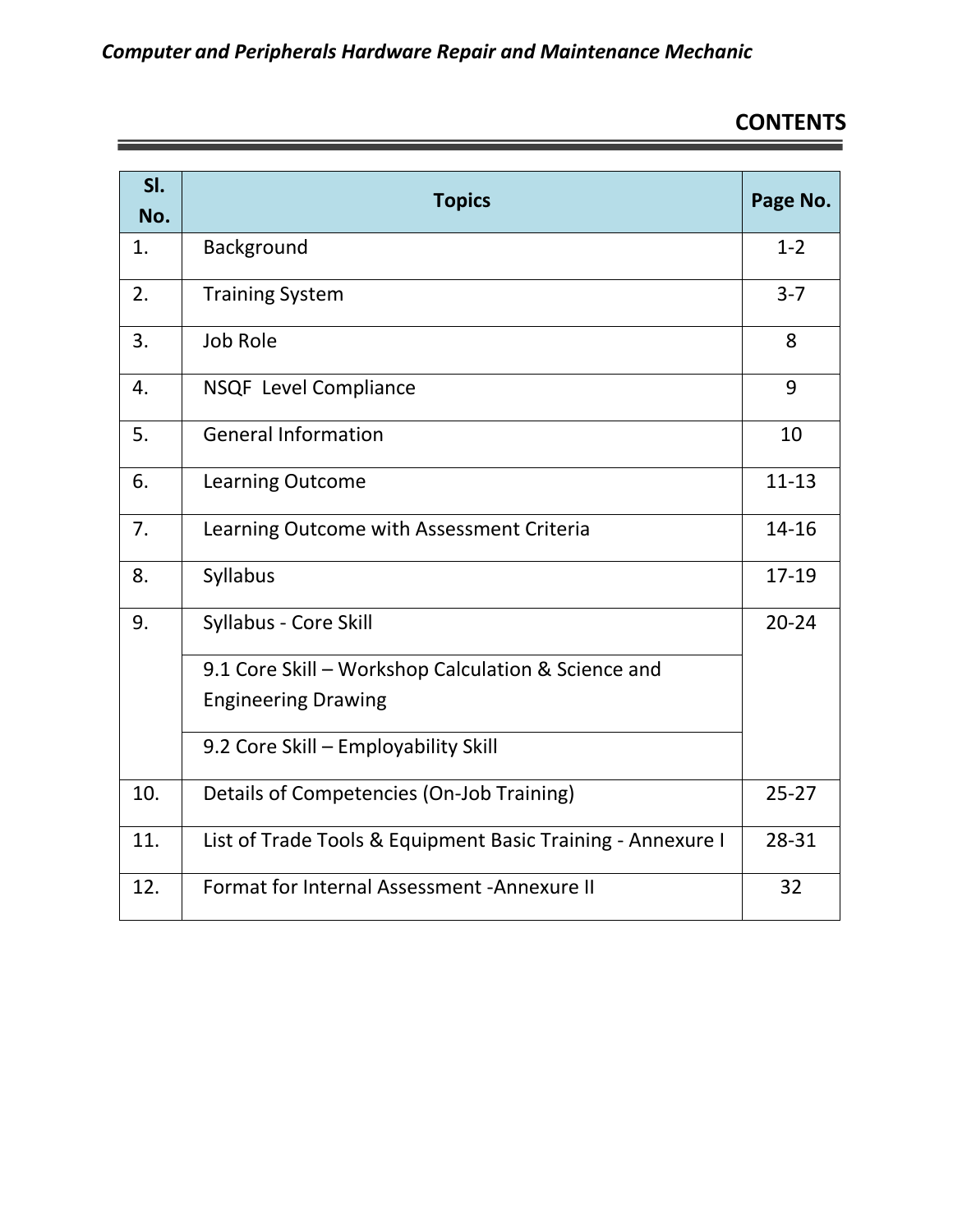# **1. BACKGROUND**

#### **1.1 Apprenticeship Training Scheme under Apprentice Act 1961**

The Apprentices Act, 1961 was enacted with the objective of regulating the programme of training of apprentices in the industry by utilizing the facilities available therein for imparting on-the-job training. The Act makes it obligatory for employers in specified industries to engage apprentices in designated trades to impart Apprenticeship Training on the job in industry to school leavers and person having National Trade Certificate(ITI pass-outs) issued by National Council for Vocational Training (NCVT) to develop skilled manpower for the industry**.** There are four categories of apprentices namely**; trade apprentice, graduate, technician and technician (vocational) apprentices.** 

Qualifications and period of apprenticeship training of **trade apprentices** vary from trade to trade. The apprenticeship training for trade apprentices consists of basic training followed by practical training. At the end of the training, the apprentices are required to appear in a trade test conducted by NCVT and those successful in the trade tests are awarded the National Apprenticeship Certificate.

The period of apprenticeship training for graduate (engineers), technician (diploma holders and technician (vocational) apprentices is one year. Certificates are awarded on completion of training by the Department of Education, Ministry of Human Resource Development.

#### **1.2 Changes in Industrial Scenario**

Recently we have seen huge changes in the Indian industry. The Indian Industry registered an impressive growth during the last decade and half. The number of industries in India have increased manifold in the last fifteen years especially in services and manufacturing sectors. It has been realized that India would become a prosperous and a modern state by raising skill levels, including by engaging a larger proportion of apprentices, will be critical to success; as will stronger collaboration between industry and the trainees to ensure the supply of skilled workforce and drive development through employment. Various initiatives to build up an adequate infrastructure for rapid industrialization and improve the industrial scenario in India have been taken.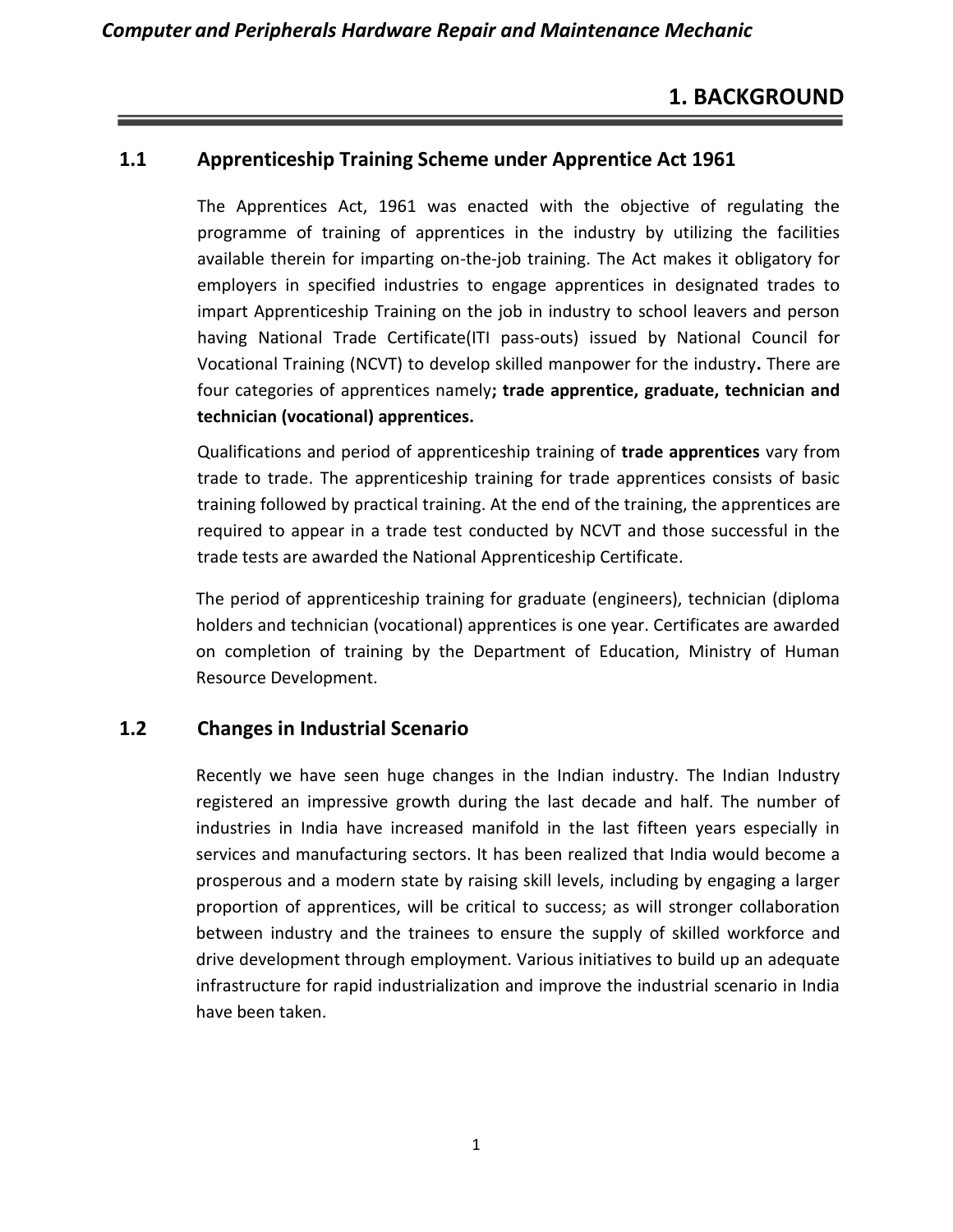# **1.3 Reformation**

The Apprentices Act, 1961 has been amended and brought into effect from 22<sup>nd</sup> December, 2014 to make it more responsive to industry and youth. Key amendments are as given below:

- Prescription of number of apprentices to be engaged at establishment level instead of trade-wise.
- Establishment can also engage apprentices in optional trades which are not designated, with the discretion of entry level qualification and syllabus.
- Scope has been extended also to non-engineering occupations.
- Establishments have been permitted to outsource basic training in an institute of their choice.
- The burden of compliance on industry has been reduced significantly.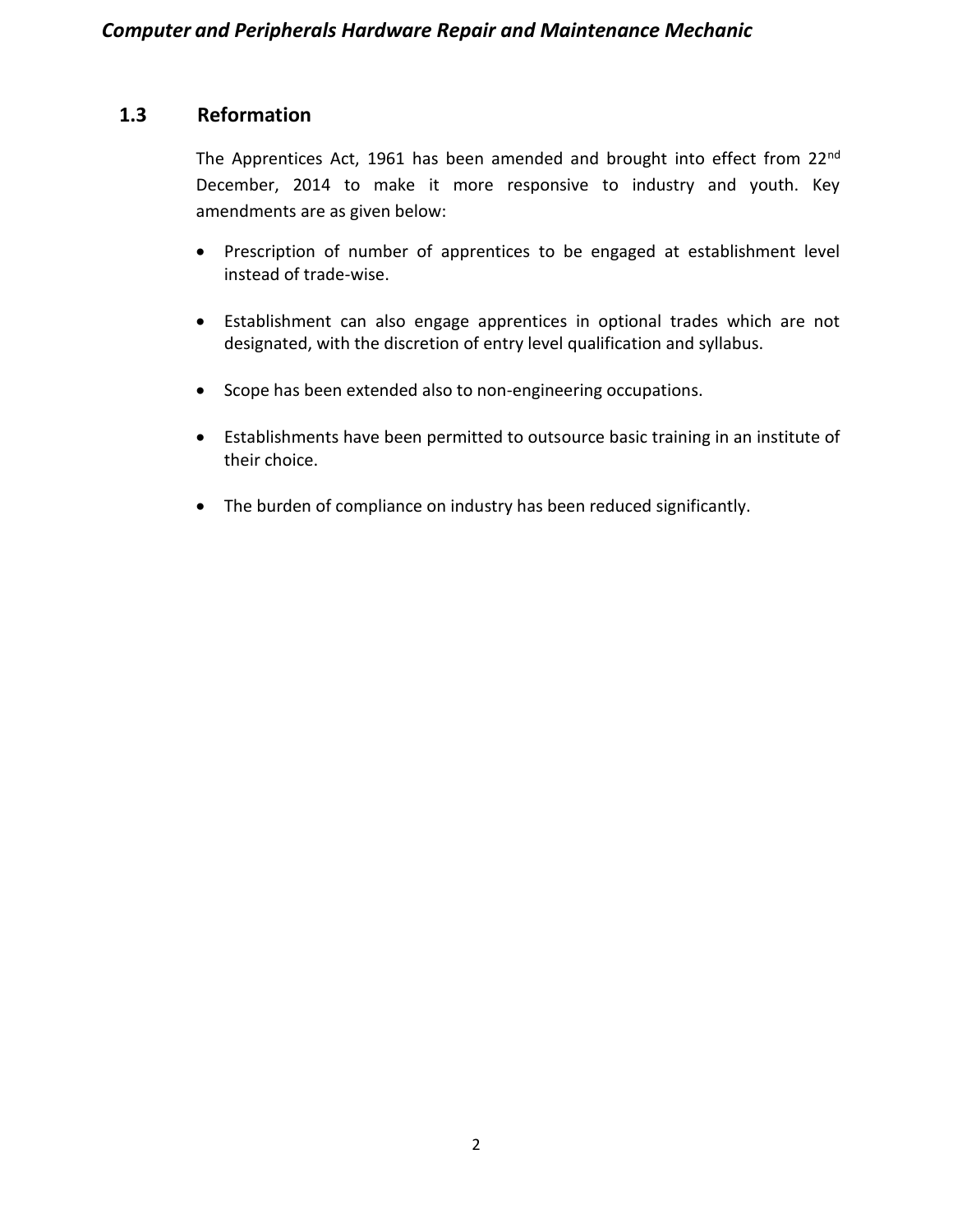# **2. TRAINING SYSTEM**

#### **2.1 GENERAL**

Directorate General of Training (DGT) under Ministry of Skill Development & Entrepreneurship offers range of vocational training courses catering to the need of different sectors of economy/ Labour market. The vocational training programmes are delivered under aegis of National Council of Vocational Training (NCVT). Craftsman Training Scheme (CTS) and Apprenticeship Training Scheme (ATS) are two pioneer programmes of NCVT for propagating vocational training.

Computer and Peripherals Hardware Repair and Maintenance Mechanic trade under ATS is one of the most popular courses delivered nationwide through different industries. The course is of one year three months (01 Block of 15months including basic training) duration. It mainly consists of Domain area and Core area. In the Domain area Trade Theory & Practical impart professional - skills and knowledge, while Core area - Workshop Calculation and science, Engineering Drawing and Employability Skills imparts requisite core skills & knowledge and life skills. After passing out the training programme, the trainee is being awarded National Apprenticeship Certificate (NAC) by NCVT having worldwide recognition.

#### **Broadly candidates need to demonstrate that they are able to:**

- Read & interpret technical parameters/document, plan and organize work processes, identify necessary materials and tools;
- Perform task with due consideration to safety rules, accident prevention regulations and environmental protection stipulations;
- Apply professional skill, knowledge, core skills & employability skills while performing jobs and solve problem during execution.
- Check the product as per specifications for functioning, identify and rectify errors in the system.
- Document the technical parameters related to the task undertaken.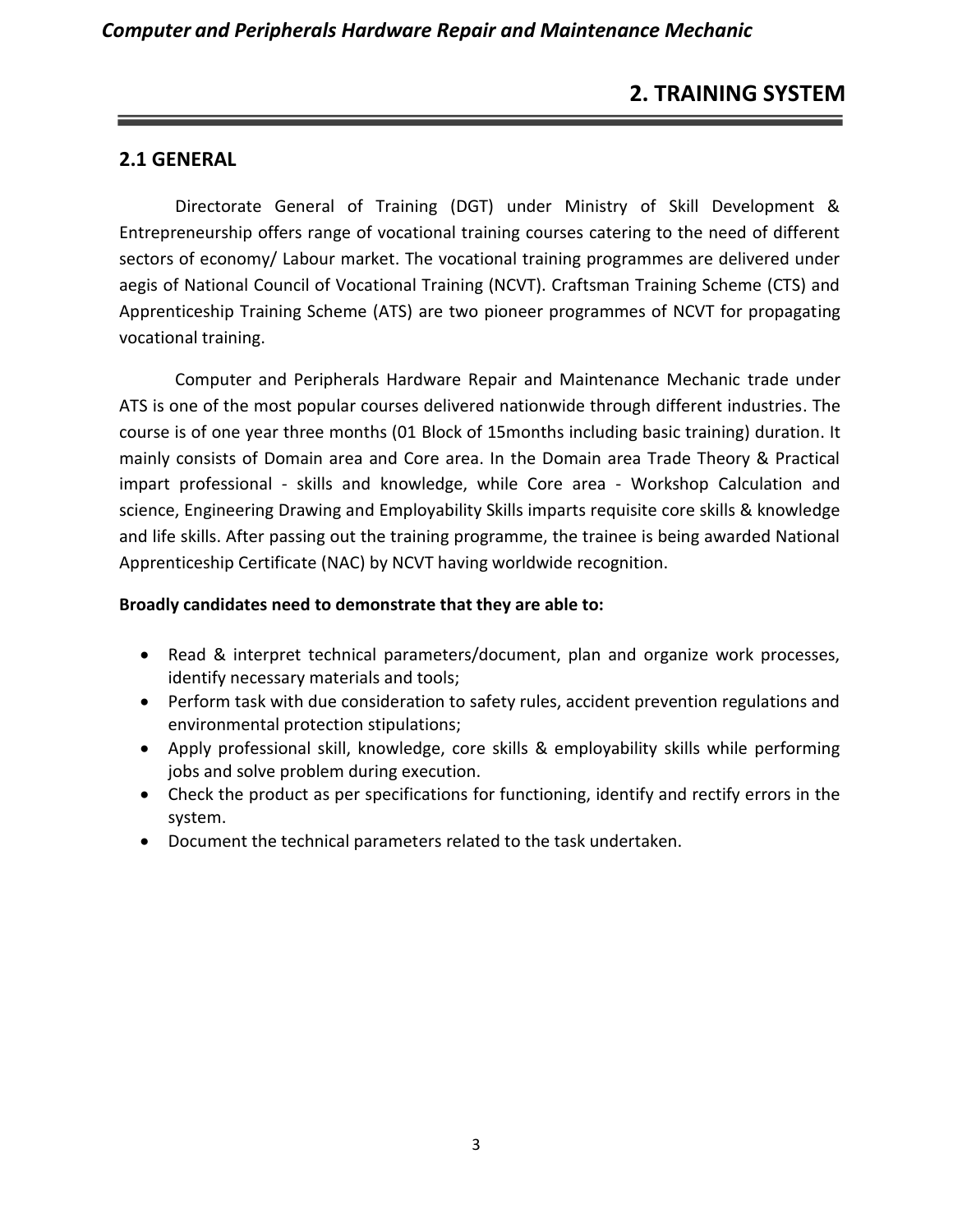#### **2.2 CAREER PROGRESSION PATHWAYS**:



• Indicative pathways for vertical mobility.

#### **2.3 COURSE STRUCTURE:**

Table below depicts the distribution of training hours across various course elements during a period of one year (*Basic Training and On-Job Training*) : -

#### **Total training duration details: -**

| Time                      | $1 - 3$ | 4 - 15      |
|---------------------------|---------|-------------|
| (in months)               |         |             |
| <b>Basic Training</b>     | Block-1 | -----       |
| <b>Practical Training</b> | ----    | $Block - I$ |
| (On - job training)       |         |             |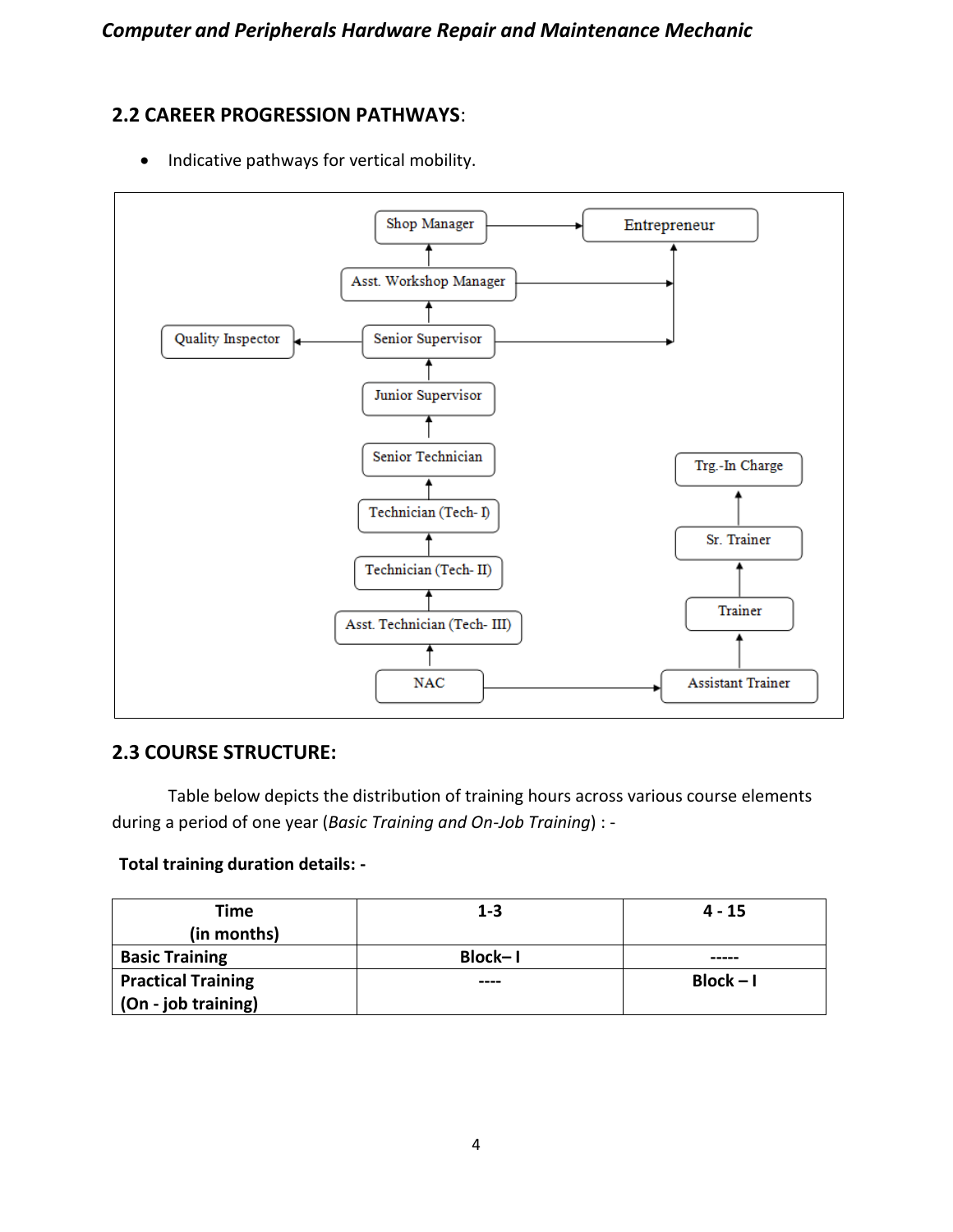#### **A. Basic Training**

For 02 yrs. course (Engg.) :-(**Total 06 months:** 03 months in 1<sup>st</sup>yr. + 03 months in 2<sup>nd</sup> yr.) For 01 yr. course (Engg.) :-(Total 03 months: 03 months in 1<sup>st</sup> yr.)

| S No. | <b>Course Element</b><br><b>Total Notional Training Hours</b> |             |            |
|-------|---------------------------------------------------------------|-------------|------------|
|       |                                                               | For 02 Yrs. | For 01 Yr. |
|       |                                                               | course      | course     |
| 1.    | Professional Skill (Trade Practical)                          | 550         | 275        |
| 2.    | Professional Knowledge (Trade Theory)                         | 240         | 120        |
| 3.    | <b>Workshop Calculation &amp; Science</b>                     | 40          | 20         |
| 4.    | <b>Engineering Drawing</b>                                    | 60          | 30         |
| 5.    | <b>Employability Skills</b>                                   | 110         | 55         |
|       | <b>Total (Including internal assessment)</b>                  | 1000        | 500        |

#### **B. On-Job Training:-**

For 02 yrs. Course (Engg.) :- (**Total 18 months:** 09 months in 1<sup>st</sup> yr. + 09 months in 2<sup>nd</sup> yr.)

Notional Training Hours for On-Job Training: 3120 Hrs.

For 01 yr. course (Engg.) :-( **Total 12 months**)

Notional Training Hours for On-Job Training: 2080 Hrs.

#### **C. Total training hours:-**

| <b>Duration</b>    | <b>Basic Training</b> | <b>On-Job Training</b> | <b>Total</b> |
|--------------------|-----------------------|------------------------|--------------|
| For 02 yrs. course | 1000 hrs.             | 3120 hrs.              | 4120 hrs.    |
| (Engg.)            |                       |                        |              |
| For 01 yr. course  | 500 hrs.              | 2080 hrs.              | 2580 hrs.    |
| (Engg.)            |                       |                        |              |

#### **2.4 ASSESSMENT & CERTIFICATION:**

The trainee will be tested for his skill, knowledge and attitude during the period of course and at the end of the training programme as notified by Govt of India from time to time. The Employability skills will be tested in first two semesters only.

a) The **Internal assessment** during the period of training will be done by **Formative assessment method** by testing for assessment criteria listed against learning outcomes. The training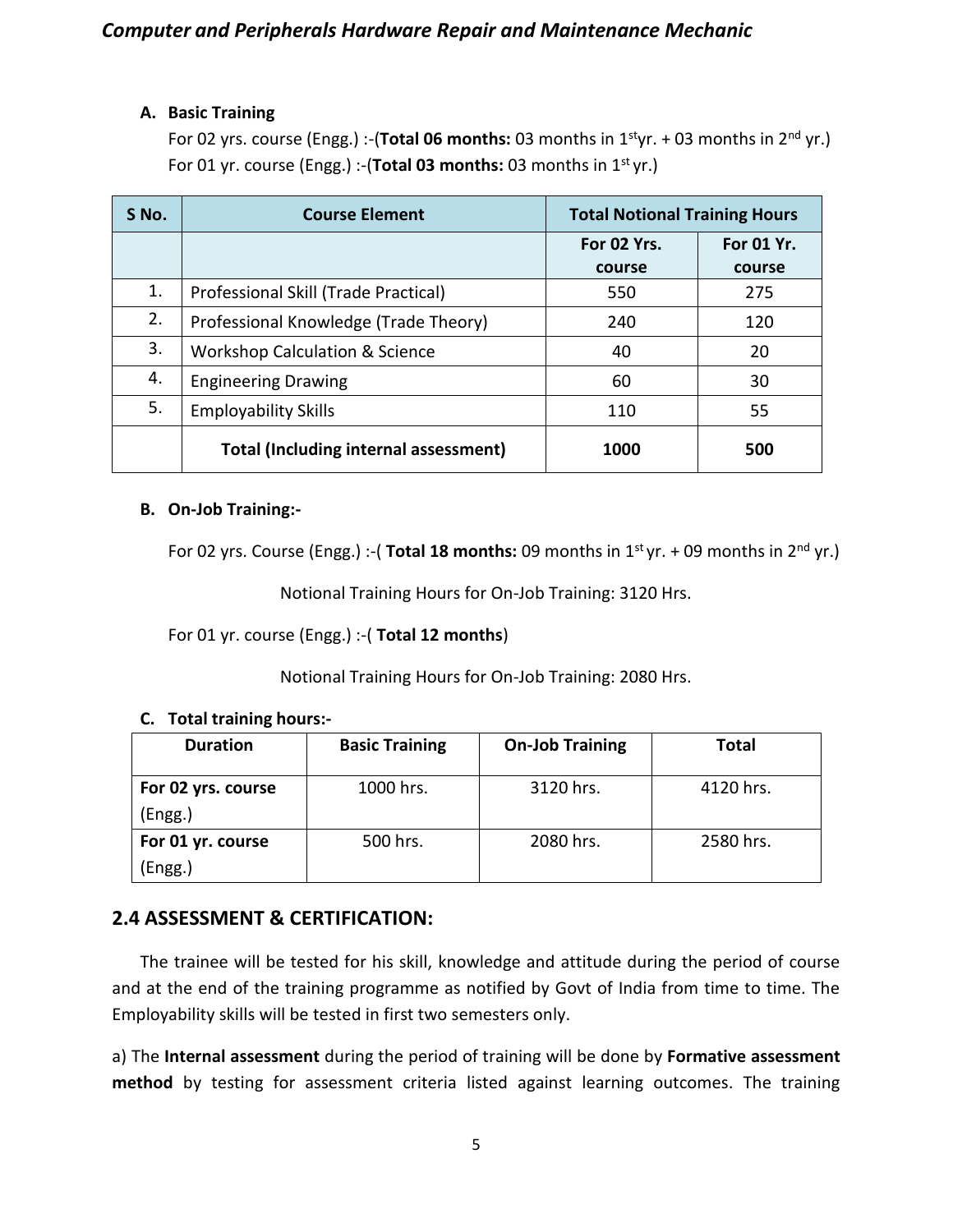institute have to maintain individual *trainee portfolio* as detailed in assessment guideline. The marks of internal assessment will be as per the template (Annexure – II).

b) The final assessment will be in the form of summative assessment method. The All India Trade Test for awarding NAC will be conducted by NCVT on completion of course as per guideline of Govt of India. The pattern and marking structure is being notified by govt of India from time to time. **The learning outcome and assessment criteria will be basis for setting question papers for final assessment. The examiner during final examination will also check**  individual trainee's profile as detailed in assessment guideline before giving marks for practical examination.

#### **2.4.1 PASS REGULATION**

The minimum pass percent for Practical is 60% & minimum pass percent for Theory subjects 40%. The candidate pass in each subject conducted under all India trade test.

#### **2.4.2 ASSESSMENT GUIDELINE**

Appropriate arrangements should be made to ensure that there will be no artificial barriers to assessment. The nature of special needs should be taken into account while undertaking assessment. Due consideration should be given while assessing for team work, avoidance/reduction of scrap/wastage and disposal of scarp/wastage as per procedure, behavioral attitude, sensitivity to environment and regularity in training. The sensitivity towards OSHE and self-learning attitude are to be considered while assessing competency.

Assessment will be evidence based comprising the following:

- Job carried out in labs/workshop
- Record book/ daily diary
- Answer sheet of assessment
- Viva-voce
- Progress chart
- Attendance and punctuality
- Assignment
- Project work

Evidences of internal assessments are to be preserved until forthcoming semester examination for audit and verification by examination body. The following marking pattern to be adopted while assessing: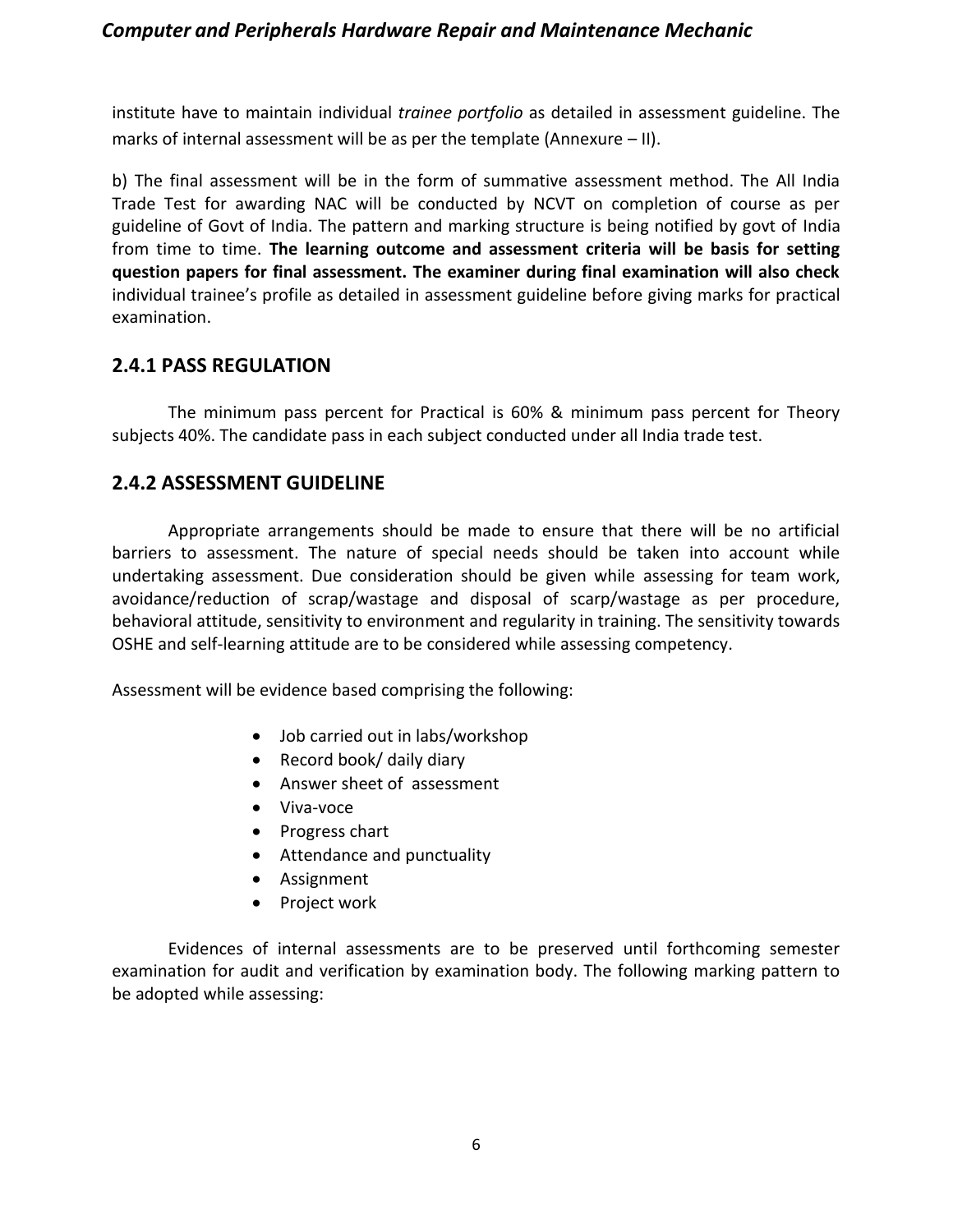| <b>Performance Level</b>                                                                                                                                                                                                                                                                              | <b>Evidence</b>                                                                                                                                                                                                                                                                                                                                                                   |  |  |  |
|-------------------------------------------------------------------------------------------------------------------------------------------------------------------------------------------------------------------------------------------------------------------------------------------------------|-----------------------------------------------------------------------------------------------------------------------------------------------------------------------------------------------------------------------------------------------------------------------------------------------------------------------------------------------------------------------------------|--|--|--|
| (a) Weightage in the range of 60 -75% to be allotted during assessment                                                                                                                                                                                                                                |                                                                                                                                                                                                                                                                                                                                                                                   |  |  |  |
| this<br>performance<br>in<br>grade,<br>the<br>For<br>candidate with occasional guidance and<br>showing due regard for safety procedures<br>and practices, has produced work which<br>demonstrates attainment of an acceptable<br>standard of craftsmanship.                                           | Demonstration of good skill in the use of<br>hand tools, machine tools and workshop<br>equipment<br>Below 70% tolerance dimension/accuracy<br>achieved while undertaking different work<br>with those demanded by the<br>component/job/set standards.<br>A fairly good level of neatness and<br>consistency in the finish<br>Occasional support in completing the<br>project/job. |  |  |  |
| (b)Weightage in the range of above75% - 90% to be allotted during assessment                                                                                                                                                                                                                          |                                                                                                                                                                                                                                                                                                                                                                                   |  |  |  |
| For this grade, the candidate, with little<br>guidance and showing due regard for safety<br>procedures and practices, has produced<br>work which demonstrates attainment of a<br>reasonable standard of craftsmanship.                                                                                | Good skill levels in the use of hand tools,<br>machine tools and workshop equipment<br>70-80% tolerance dimension/accuracy<br>$\bullet$<br>achieved while undertaking different work<br>with those demanded by the<br>component/job/set standards.<br>A good level of neatness and consistency in<br>the finish<br>Little support in completing the project/job                   |  |  |  |
| (c) Weightage in the range of above 90% to be allotted during assessment                                                                                                                                                                                                                              |                                                                                                                                                                                                                                                                                                                                                                                   |  |  |  |
| performance<br>grade,<br>in<br>this<br>the<br>For<br>candidate, with minimal or no support in<br>organization and execution and with due<br>regard for safety procedures and practices,<br>has produced work which demonstrates<br>attainment<br>_of<br>high<br>standard<br>of<br>a<br>craftsmanship. | High skill levels in the use of hand tools,<br>$\bullet$<br>machine tools and workshop equipment<br>Above 80% tolerance dimension/accuracy<br>achieved while undertaking different work<br>with those demanded by the<br>component/job/set standards.<br>A high level of neatness and consistency in<br>the finish.<br>Minimal or no support in completing the<br>project.        |  |  |  |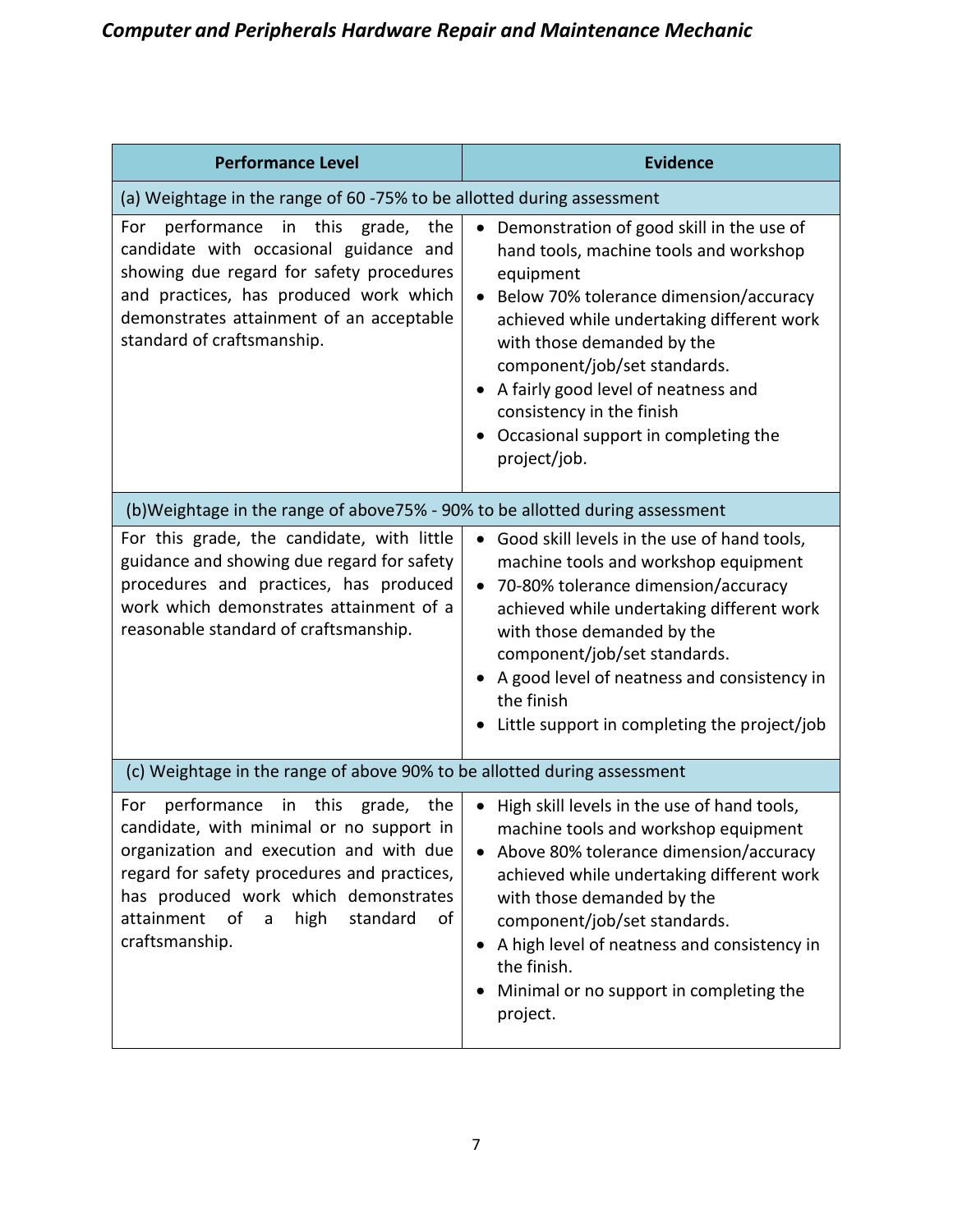Brief description of Job roles of Computer and Peripherals Hardware Repair and Maintenance Mechanic

- Install, maintain and repair computer peripheral or hardware components
- Troubleshoot different computer issues
- Maintain system configuration and operating system
- Determine and installing appropriate security measures
- Install & Configure basic computer networks
- Provide technical support on-site or via phone or email
- Install, configure and maintain common end user application software. Assist to train end users.
- Troubleshoot software and hardware problems related to Internet applications.

#### **NCO Code 2015**:

- i. 7422.2001 Field technician (computing and peripherals)
- ii. 2523.0200 Computer system hardware analyst/hardware engineer
- iii. 2523.0501 Hardware Engineer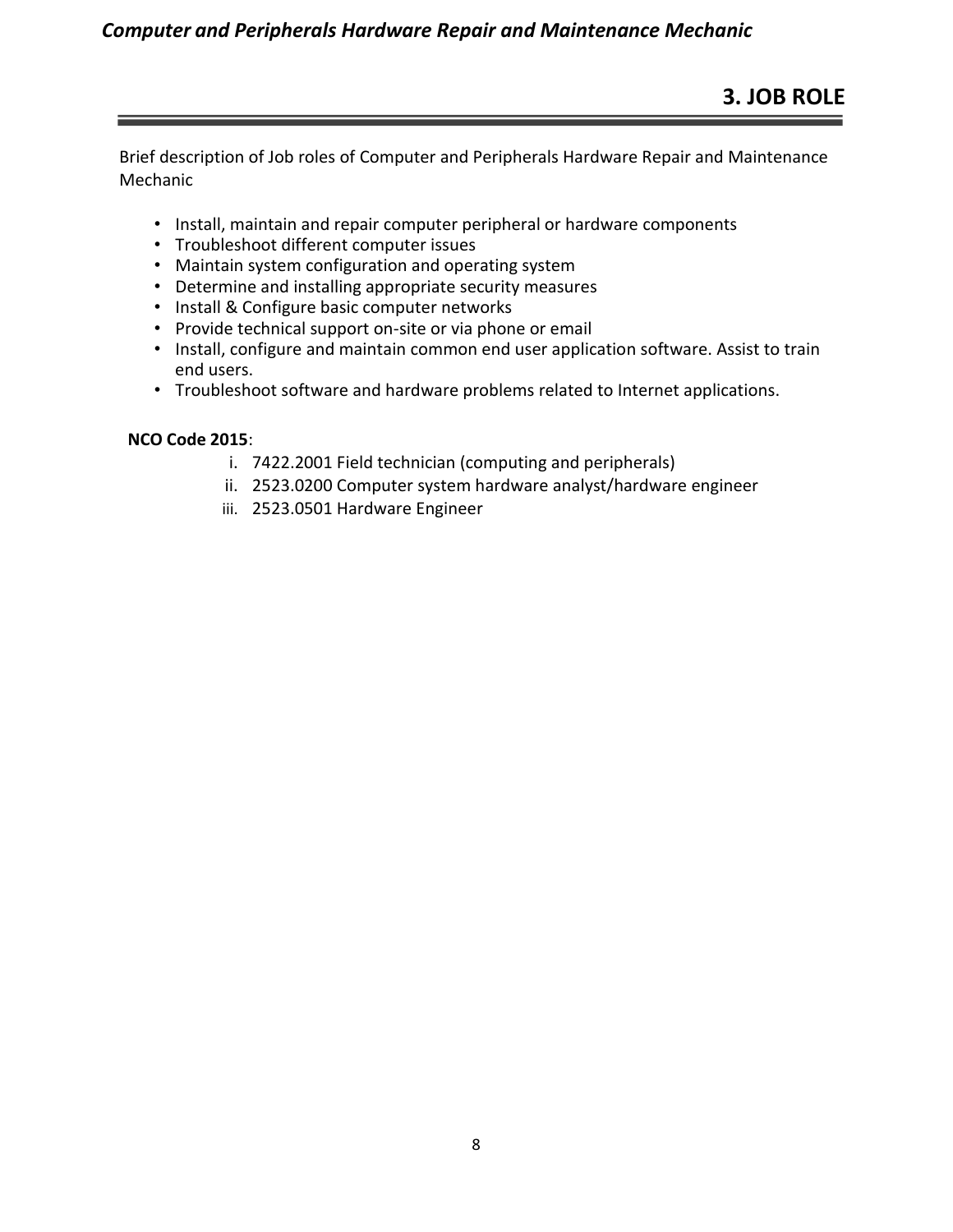# **4. NSQF LEVEL COMPLIANCE**

NSQF level for Computer and Peripherals Hardware Repair and Maintenance Mechanic trade under ATS: **Level 4**

As per notification issued by Govt. of India dated- 27.12.2013 on National Skill Qualification Framework total 10 (Ten) Levels are defined.

Each level of the NSQF is associated with a set of descriptors made up of five outcome statements, which describe in general terms, the minimum knowledge, skills and attributes that a learner needs to acquire in order to be certified for that level.

Each level of the NSQF is described by a statement of learning outcomes in five domains, known as level descriptors. These five domains are:

- a. Process
- b. professional knowledge,
- c. professional skill,
- d. core skill and
- e. Responsibility.

The Broad Learning outcome of Computer and Peripherals Hardware Repair and Maintenance Mechanic trade under ATS mostly matches with the Level descriptor at Level- 4.

The NSQF level-4 descriptor is given below:

| <b>Level</b> | <b>Process</b><br><b>Required</b> | <b>Professional</b><br><b>Knowledge</b> | <b>Professional</b><br><b>Skill</b> | <b>Core Skill</b>                 | <b>Responsibility</b>          |
|--------------|-----------------------------------|-----------------------------------------|-------------------------------------|-----------------------------------|--------------------------------|
| Level 4      | Work in<br>familiar,              | Factual<br>knowledge                    | Recall and<br>demonstrate           | Language to<br>communicate        | Responsibility<br>for own work |
|              | predictable,                      | of field of                             | practical skill,                    | written or oral,                  | and learning.                  |
|              | routine,                          | knowledge                               | routine and                         | with required                     |                                |
|              | situation of                      | or study                                | repetitive in                       | clarity, skill to                 |                                |
|              | clear choice.                     |                                         |                                     | narrow range of basic Arithmetic  |                                |
|              |                                   |                                         | application,                        | and algebraic                     |                                |
|              |                                   |                                         | using                               | principles, basic                 |                                |
|              |                                   |                                         |                                     | appropriate rule understanding of |                                |
|              |                                   |                                         | and tool, using                     | social political                  |                                |
|              |                                   |                                         | quality concepts and natural        |                                   |                                |
|              |                                   |                                         |                                     | environment.                      |                                |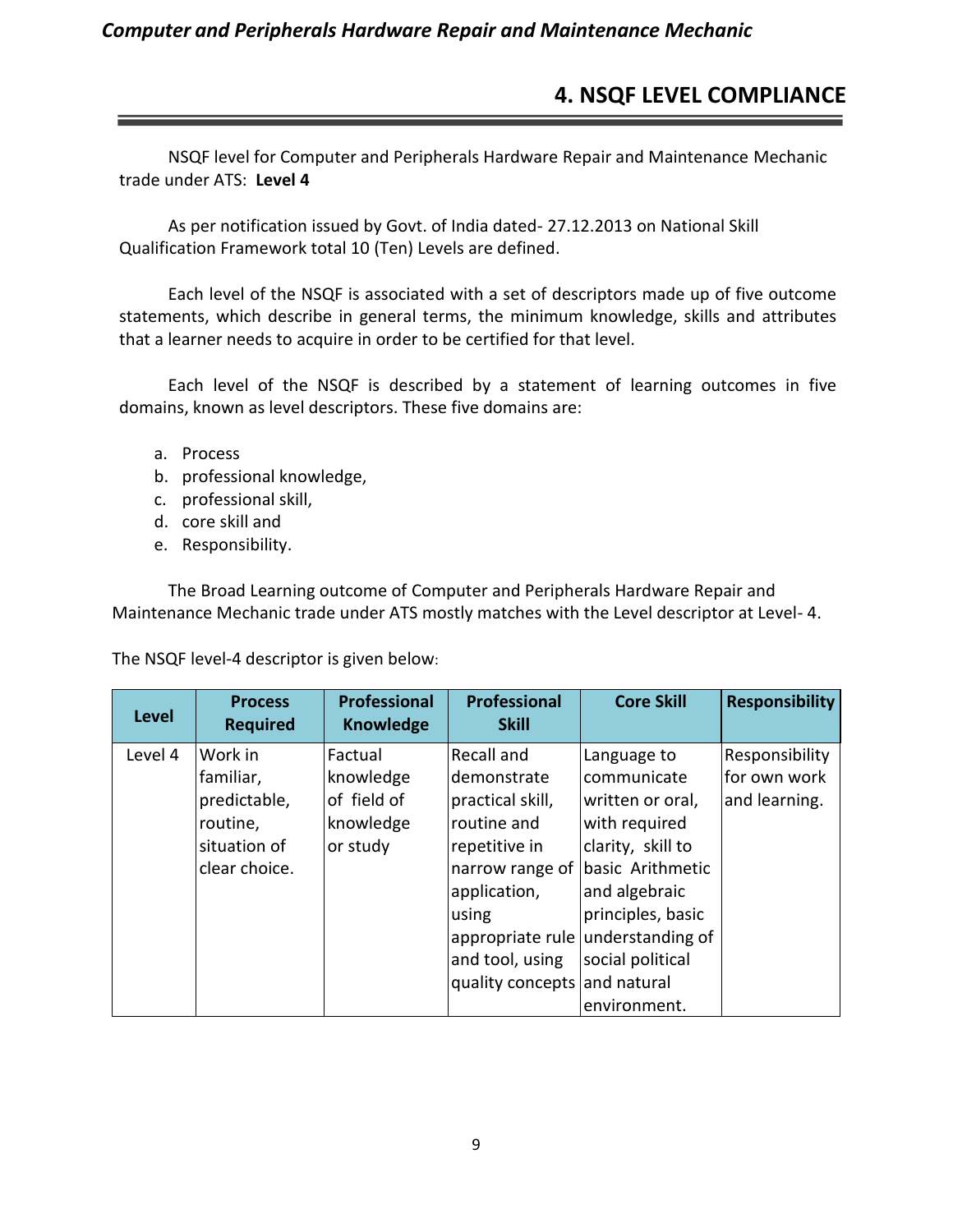# **5. GENERAL INFORMATION**

| <b>Name of the Trade</b>              | Computer and Peripherals Hardware Repair and                  |
|---------------------------------------|---------------------------------------------------------------|
|                                       | <b>Maintenance Mechanic</b>                                   |
|                                       |                                                               |
| <b>NCO - 2015</b>                     | 7422.2001, 2523.0200, 2523.0501                               |
| <b>NSQF Level</b>                     | Level $-4$                                                    |
| <b>Duration of Apprenticeship</b>     |                                                               |
| <b>Training</b>                       | 3 months + One year (01 Block of 15 months duration           |
| (Basic Training + On-Job<br>Training) | including basic training).                                    |
| <b>Duration of Basic Training</b>     | a) Block $-I$ : 3 months                                      |
|                                       | <b>Total duration of Basic Training: 3 months</b>             |
| <b>Duration of On-Job Training</b>    | Block-I: 12 months<br>a)                                      |
|                                       | <b>Total duration of Practical Training: 12 months</b>        |
| <b>Entry Qualification</b>            | Passed 10th class examination under 10+2 system of            |
|                                       | education or its equivalent                                   |
|                                       |                                                               |
| <b>Selection of Apprenticeship</b>    | The apprentices will be selected as per Apprenticeship Act    |
|                                       | amended time to time.                                         |
| <b>Instructors Qualification for</b>  | As per ITI instructors qualifications as amended time to time |
| <b>Basic Training</b>                 | for the specific trade.                                       |
| Examination                           | The internal examination/assessment will be held on           |
|                                       | completion of each block.                                     |
|                                       | Final examination for all subjects will be held at the end of |
|                                       | course and same will be conducted by NCVT.                    |
|                                       |                                                               |
| <b>Rebate to Ex-ITI Trainees</b>      | 03 months                                                     |
| <b>CTS trades eligible for</b>        | Advanced module Repair and Maintenance of Hardware of         |
| <b>Computer and Peripherals</b>       | Computer and Peripherals in Information Technology sector     |
| <b>Hardware Repair and</b>            |                                                               |
| <b>Maintenance Mechanic</b>           |                                                               |
| Apprenticeship                        |                                                               |

#### *Note:*

- *Industry may impart training as per above time schedule for different block, however this is not fixed. The industry may adjust the duration of training considering the fact that all the components under the syllabus must be covered. However the flexibility should be given keeping in view that no safety aspects is compromised.*
- *For imparting Basic Training the industry to tie-up with ITIs having such specific trade and affiliated to NCVT.*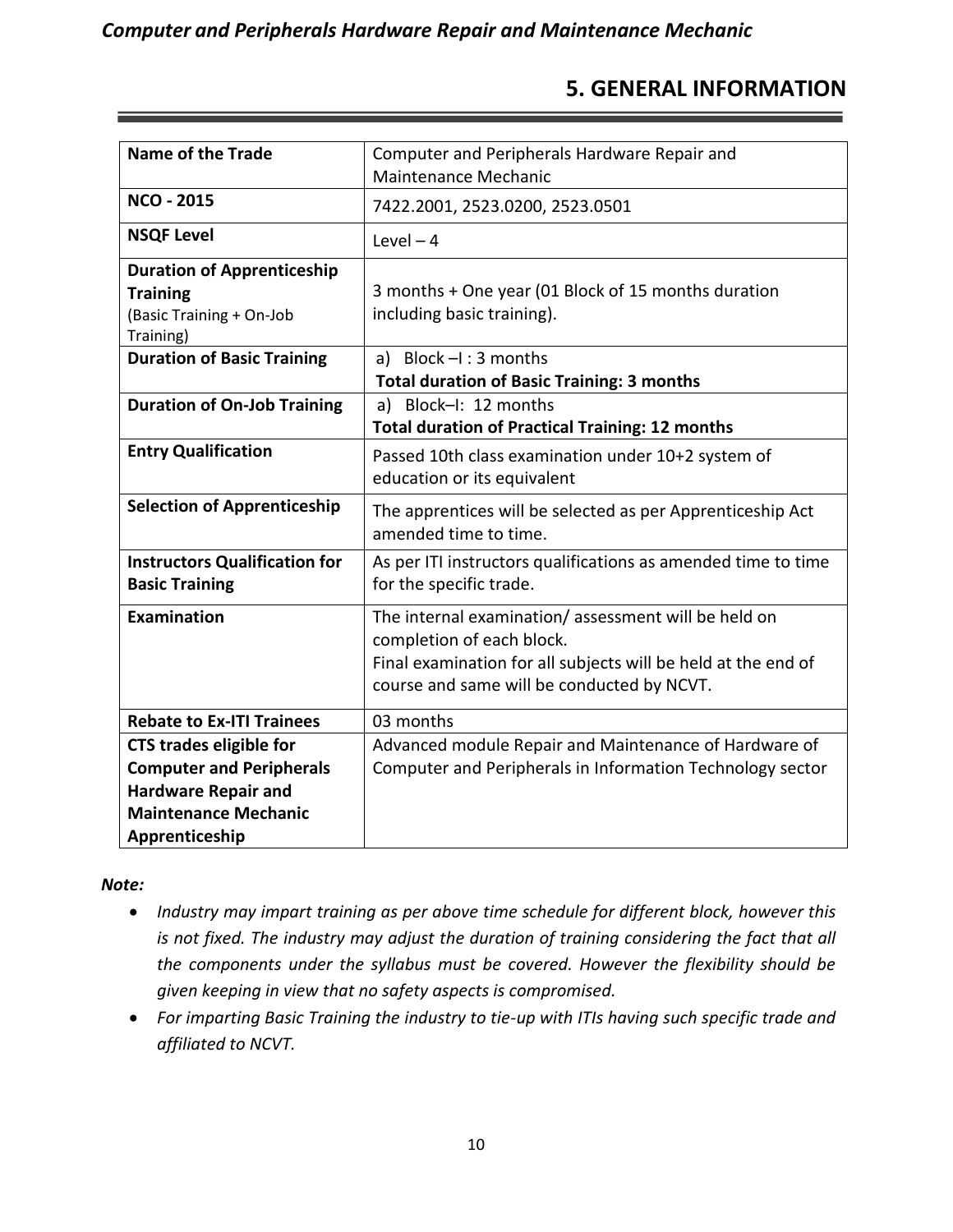# **6. LEARNING OUTCOME**

#### **6.1 GENERIC LEARNING OUTCOME**

The following are minimum broad Common Occupational Skills/ Generic Learning Outcome after completion of the Computer and Peripherals Hardware Repair and Maintenance Mechanic course of 01 year and 3 months duration under ATS.

#### **Block I:-**

- 1. Recognize & comply safe working practices, environment regulation and housekeeping.
- 2. Understand, explain different mathematical calculation & science in the field of study including basic electrical and apply in day to day work.*[Different mathematical calculation & science-, Algebra, Power transmission, Pressure]*
- 3. Interpret specifications, different engineering drawing and apply for different application in the field of work. *[Different engineering drawing- Assembly drawing, Sectional views, Estimation of material, Electrical & electronic symbol]*
- 4. Explain the concept in productivity, quality tools and labour welfare legislation and apply such in day to day work to improve productivity & quality.
- 5. Explain energy conservation, global warming and pollution and contribute in day to day work by optimally using available resources.
- 6. Explain personnel finance, entrepreneurship and manage/organize related task in day to day work for personal & societal growth.
- 7. Plan and organize the work related to the occupation.

# **6.2 SPECIFIC LEARNING OUTCOME**

#### **Block – I**

| <b>DURATION: 12 MONTHS (52 WEEKS)</b> |                                                                                 |  |  |
|---------------------------------------|---------------------------------------------------------------------------------|--|--|
| SL.                                   | LIST OF OPERATIONS/SKILLS TO BE COVERED DURING INDUSTRIAL TRAINING              |  |  |
| NO.                                   |                                                                                 |  |  |
| $\mathbf{1}$                          | Practice the shop floor processing of the concerned industry including safety   |  |  |
|                                       | precautions regarding operation of different tools and equipments, occupational |  |  |
|                                       | hazards and safety measures related to the trade. Practice the environment      |  |  |
|                                       | management system to prevent environment pollution.                             |  |  |
| $\mathcal{L}$                         | Prepare history Sheet of different tools and equipments                         |  |  |
| 3                                     | Identify Processor chips and handling procedure.                                |  |  |
|                                       | Identify I/O and memory chips on Microprocessor kit.                            |  |  |
|                                       | Read and load memory locations.                                                 |  |  |
|                                       | Practice assembly language programming.                                         |  |  |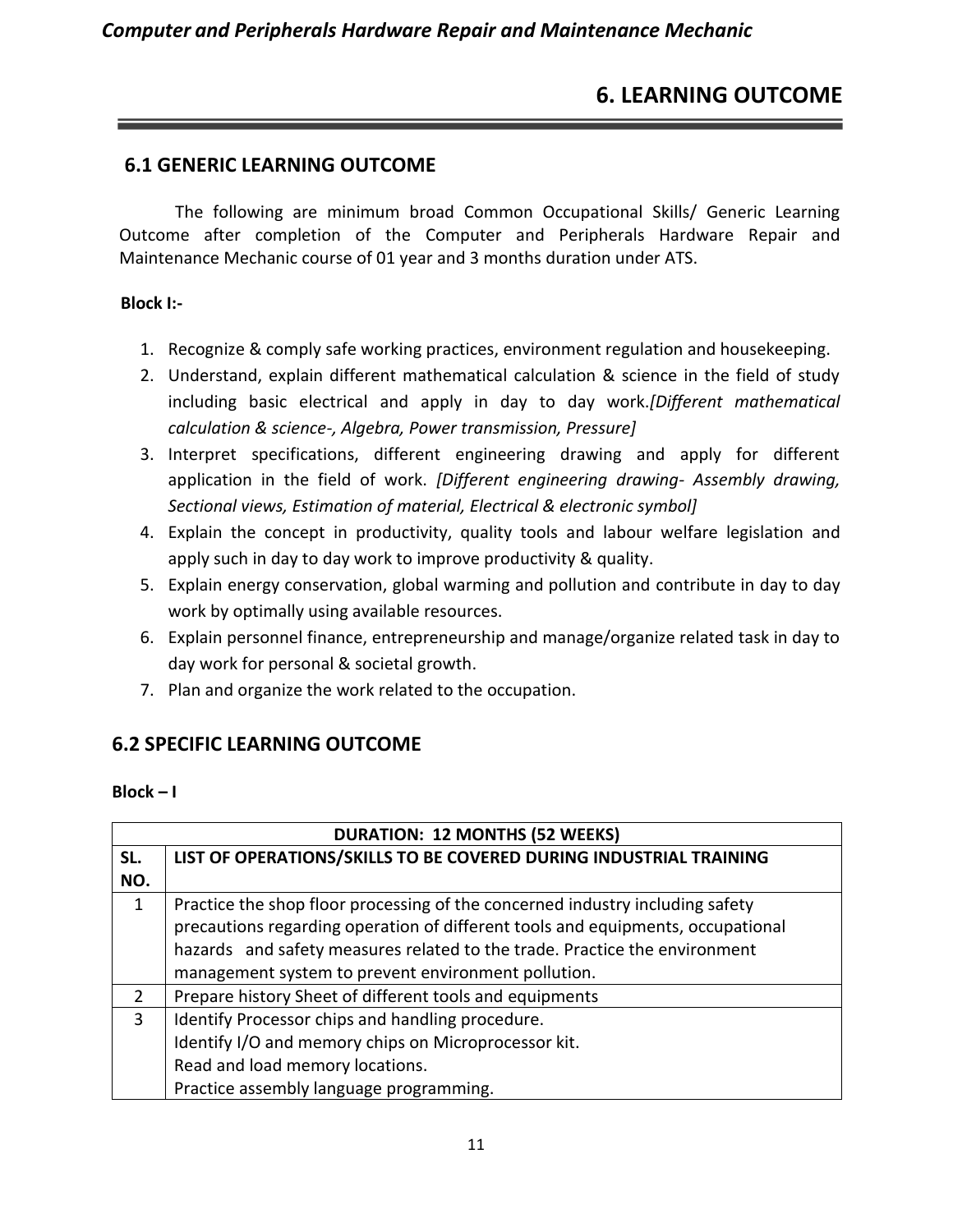|    | Carry out interfacing to microprocessors.                                            |
|----|--------------------------------------------------------------------------------------|
|    | Work on microcontroller, architecture, types and applications.                       |
| 4  | Identify the PC and its various vital components. List out various components of ROM |
|    | and DOS software. Explain Embedded systems. Describe the AVR (Advantages,            |
|    | philosophy, architecture).                                                           |
| 5  | Identify ports of a PC.                                                              |
|    | Practice to Connect and Disconnect the I/O devices to PC.                            |
|    | Check system configuration and specifications.                                       |
|    | Check connectivity of devices.                                                       |
|    | Identify IRQ and DMA settings.                                                       |
|    | Modify IRQ settings.                                                                 |
|    | Identify device drivers and location.                                                |
|    | Disable/Uninstall and enable/install devices.                                        |
|    | Practice to Solder and De-Solder                                                     |
|    | Measure voltage Different Circuits                                                   |
| 6  | Install Keyboard.                                                                    |
|    | Set keyboard features. Clean keyboard.                                               |
|    | Identify defect in keyboards.                                                        |
|    | Replace parts of keyboards.                                                          |
|    | Troubleshoot defects.                                                                |
|    | Install Mouse.                                                                       |
|    | Set properties of mouse. Clean Mouse.                                                |
|    | Identify defective Mouse.                                                            |
|    | Replace parts of mouse and troubleshoot defects.                                     |
| 7  | Install Printer.                                                                     |
|    | Set printer properties.                                                              |
|    | Repair printer cable.                                                                |
|    | Remove and replace ribbon/toner cartridge.                                           |
|    | Run Printer tools/utility.                                                           |
|    | Practice maintenance of printers.                                                    |
|    | Refill tape/toner.                                                                   |
| 8  | Install CD Players and CD writers.                                                   |
|    | Burn different types of CD using writer.                                             |
|    | Install DVD players and DVD writers.                                                 |
|    | Install Combo drive and using writers.                                               |
|    | Troubleshoot and Repair CD and DVD.                                                  |
| 9  | Identify different types of motherboard form factors and specifications.             |
|    | Identify components on a motherboard.                                                |
|    | Identify different types of buses and raisers.                                       |
|    | Identify Processor, form factor and specifications.                                  |
|    | Identify jumpers on the motherboard and functions.                                   |
|    | Identify RAM slot, type, size, expandability.                                        |
|    | Identify CMOS capacity. Lithium battery.                                             |
| 10 | Identify the type of HDD.                                                            |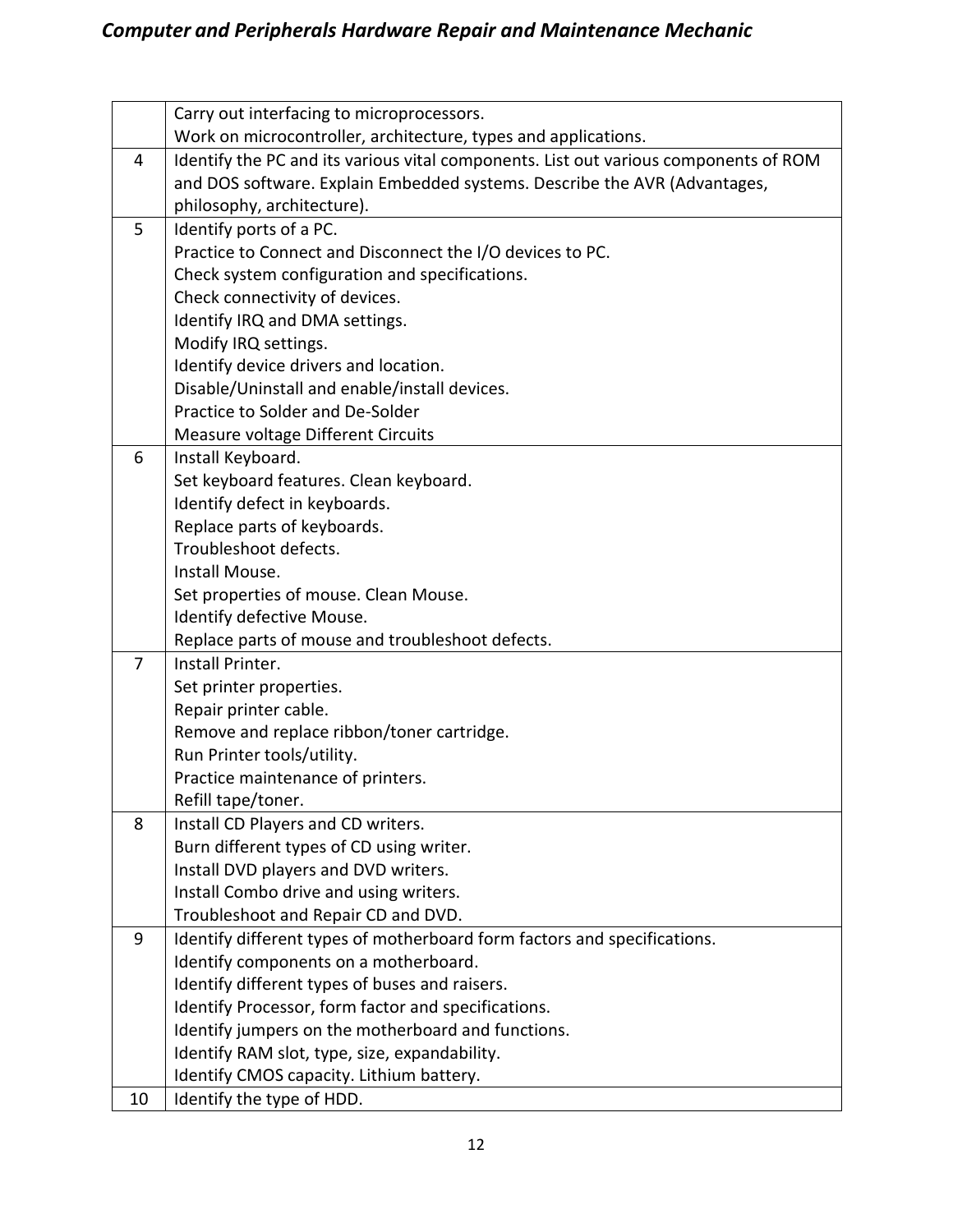|    | Identify specification of HDD.                                                       |
|----|--------------------------------------------------------------------------------------|
|    | Practice maintenance of HDD.                                                         |
|    | Partition IDE/ATA Drives, SCSI drives.                                               |
|    | Format IDE/ATA drives, SCSI drives.                                                  |
|    | Practice Jumper settings.                                                            |
|    | Install and test Pen drives/Thumb drives.                                            |
|    | Test SMPS, Half wave, Full wave & Bridge rectifiers                                  |
| 11 | Repair and Maintain different makes and types of monitors.                           |
| 12 | Repair and Maintain different types of printers.                                     |
|    | Repair and Maintain different types of Scanner (Photo & Bar Code Scanner)            |
| 13 | Work with Laptop/notebook computers.                                                 |
|    | Practice the disassembling and reassembling procedures.                              |
|    | Replace processor.                                                                   |
|    | Replace memory.                                                                      |
|    | Replace add-in cards.                                                                |
|    | Troubleshoot and repair/replace battery/mains adaptor.                               |
| 14 | List the features of micro controller boards.                                        |
|    | Configure ports and control their status, interrupts and timers. Compare Polling vs. |
|    | Interrupt driven approaches                                                          |
| 15 | Practice Supported communication protocols UART (RS-232) I2C SPI                     |
| 16 | Explain Real time system concepts (OS vs. RTOS).                                     |
|    | Describe the need for an RTOS/scheduler. Identify RTOS components, Target RTOS       |
|    | (uC/OS-II) kernel architecture.                                                      |
| 17 | Troubleshoot and rectify the faults of finished product. Work with the latest        |
|    | technology adapted in the industry at the time of training                           |
| 18 | Install different device drivers                                                     |
|    | Install different Application Software                                               |
|    | Practice to Run All Dos Command (Internal and External Dos Command)                  |
|    | Practice taking Data Backup                                                          |
|    | Install application Software: Photoshop 7.0, Page Maker 6.5, CorelDraw               |
|    | Install CD-DVD Burning Software like: Nero 7.0 & Power ISO 4.0                       |
|    | Install Tally 7.2 and Tally ERP 9.0 and Tack Data Backup                             |
|    | Install and Troubleshoot Different types of Antivirus Software                       |
|    | Install Dual Operating System like: Windows XP and Linux                             |
|    | Install Dual Operating System using VM Ware                                          |
|    | Run All Types of Network Troubleshooting Command                                     |

*Note: Learning outcomes are reflection of total competencies of a trainee and assessment will be carried out as per assessment criteria.*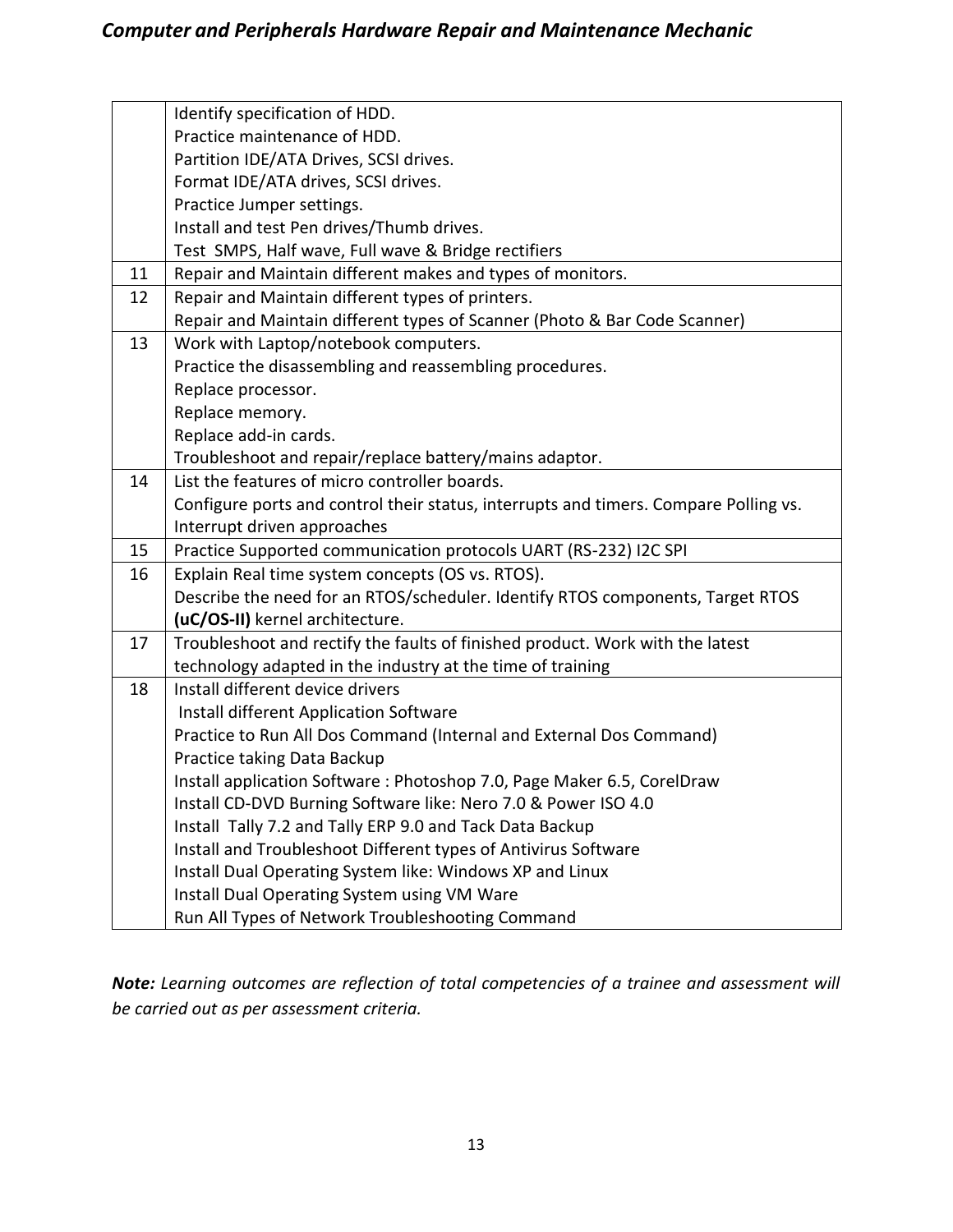# **7. LEARNING OUTCOME WITH ASSESSMENT CRITERIA**

|                                                                                |                                                              | <b>GENERIC LEARNING OUTCOME</b>                                                                                                                                                                             |
|--------------------------------------------------------------------------------|--------------------------------------------------------------|-------------------------------------------------------------------------------------------------------------------------------------------------------------------------------------------------------------|
| <b>LEARNING OUTCOMES</b>                                                       |                                                              | <b>ASSESSMENT CRITERIA</b>                                                                                                                                                                                  |
| 1. Recognize & comply safe<br>working practices,<br>environment regulation and | 1.1.                                                         | Follow and maintain procedures to achieve a safe<br>working environment in line with occupational<br>health and safety regulations and requirements.                                                        |
| housekeeping.                                                                  | 1.2.                                                         | Recognize<br>and<br>report all<br>unsafe situations<br>according to site policy.                                                                                                                            |
|                                                                                | 1.3.                                                         | Identify and take necessary precautions on fire and<br>safety hazards and report according to site policy<br>and procedures.                                                                                |
|                                                                                | 1.4.                                                         | off<br>Identify, handle<br>and<br>store<br>dispose<br>$\prime$<br>dangerous/unsalvageable goods and substances<br>according to site policy and procedures following<br>safety regulations and requirements. |
|                                                                                | 1.5.                                                         | Identify and observe site policies and procedures in<br>regard to illness or accident.                                                                                                                      |
|                                                                                | 1.6.                                                         | Identify safety alarms accurately.                                                                                                                                                                          |
|                                                                                | 1.7.                                                         | Report supervisor/ Competent of authority in the<br>event of accident or sickness of any staff and record<br>details<br>correctly<br>according<br>accident<br>to<br>site                                    |
|                                                                                | 1.8.                                                         | accident/injury procedures.<br>Identify and observe site evacuation procedures                                                                                                                              |
|                                                                                |                                                              | according to site policy.                                                                                                                                                                                   |
|                                                                                | 1.9.                                                         | Identify Personal Productive Equipment (PPE) and<br>use the same as per related working environment.                                                                                                        |
|                                                                                | 1.10.                                                        | Identify basic first aid and use them under different<br>circumstances.                                                                                                                                     |
|                                                                                | 1.11.                                                        | Identify different fire extinguisher and use the same<br>as per requirement.                                                                                                                                |
|                                                                                | 1.12.                                                        | Identify environmental pollution & contribute to<br>avoidance of same.                                                                                                                                      |
|                                                                                | 1.13.                                                        | Take opportunities to use energy and materials in an<br>environmentally friendly manner                                                                                                                     |
|                                                                                |                                                              | 1.14. Avoid waste and dispose waste as per procedure                                                                                                                                                        |
|                                                                                | 1.15.                                                        | Recognize different components of 5S and apply the<br>same in the working environment.                                                                                                                      |
|                                                                                |                                                              |                                                                                                                                                                                                             |
| 2.<br>Understand,<br>explain                                                   | 2.1                                                          | Comply given tolerance.                                                                                                                                                                                     |
| different<br>mathematical                                                      | 2.2<br>Prepare list of appropriate materials by interpreting |                                                                                                                                                                                                             |
| calculation & science in the                                                   |                                                              | detail drawings and determine quantities of such                                                                                                                                                            |
| field of study including basic                                                 |                                                              | materials.                                                                                                                                                                                                  |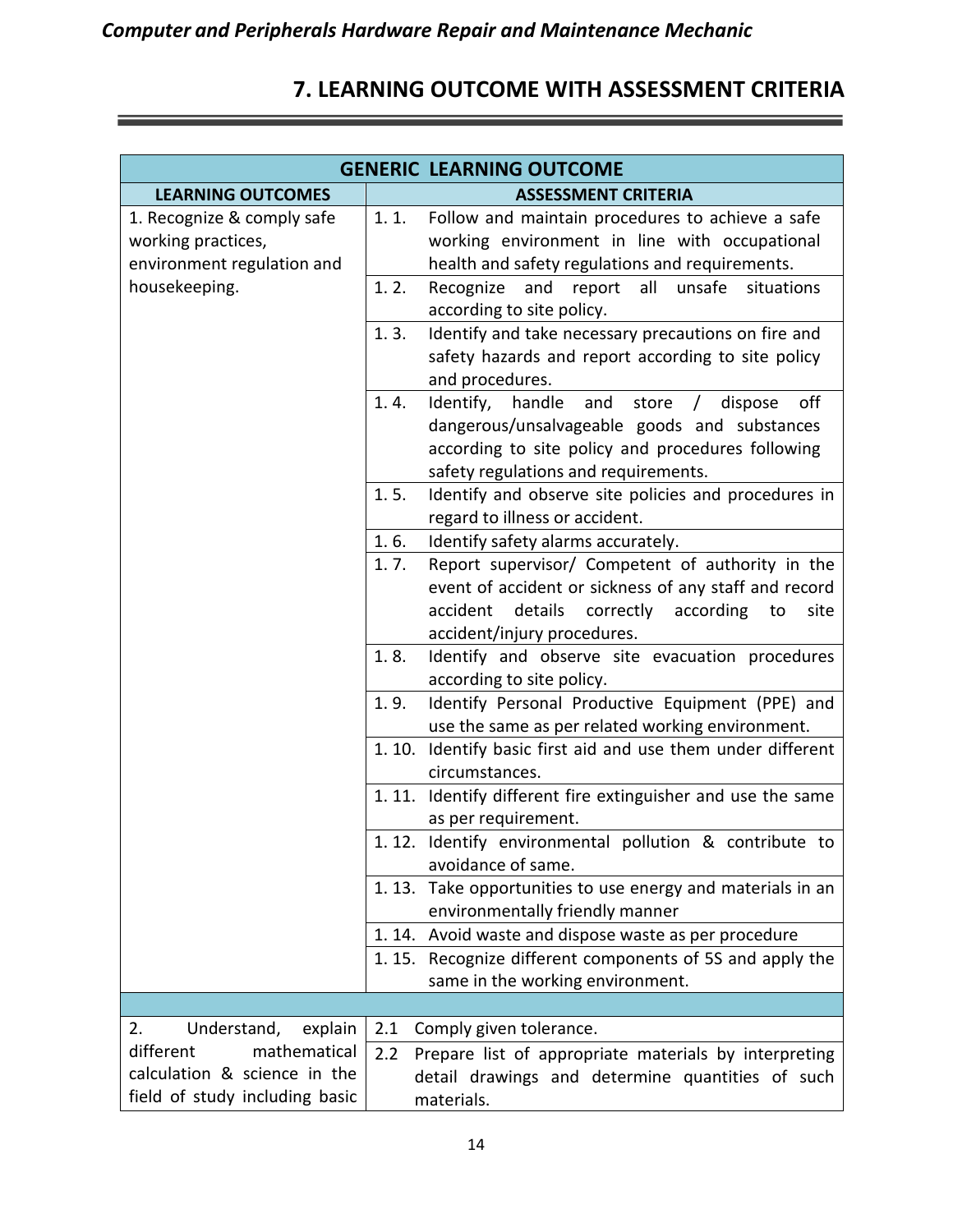| electrical and<br>apply<br>day<br>in<br>day<br>to                                                                   | Ensure dimensional accuracy of assembly by using<br>2.3<br>different instruments/gauges.                                                                                                                                                                                                                                                              |
|---------------------------------------------------------------------------------------------------------------------|-------------------------------------------------------------------------------------------------------------------------------------------------------------------------------------------------------------------------------------------------------------------------------------------------------------------------------------------------------|
| work.[Different mathematical<br>&<br>calculation<br>science-,<br>Algebra, Power transmission,<br>Pressure]          | Explain basic electricity, insulation & earthing.<br>2.4                                                                                                                                                                                                                                                                                              |
|                                                                                                                     |                                                                                                                                                                                                                                                                                                                                                       |
| Interpret specifications,<br>3.<br>different engineering drawing                                                    | 3. 1. Read & interpret the information on drawings and<br>apply in executing practical work.                                                                                                                                                                                                                                                          |
| apply<br>for<br>different<br>and<br>application in the field of<br>work. [Different engineering                     | 3. 2. Read & analyse the specification to ascertain the<br>material requirement, tools, and machining /assembly<br>/maintenance parameters.                                                                                                                                                                                                           |
| drawing- Assembly drawing,<br>Sectional views, Estimation of<br>Electrical<br>material,<br>&<br>electronic symbol]  | 3. 3. Encounter drawings with missing/unspecified key<br>information and make own calculations to fill in<br>missing dimension/parameters to carry out the work.                                                                                                                                                                                      |
|                                                                                                                     |                                                                                                                                                                                                                                                                                                                                                       |
| 4. Explain the concept in<br>productivity, quality tools,                                                           | Explain the concept of productivity and quality tools<br>5.1<br>and apply during execution of job.                                                                                                                                                                                                                                                    |
| and labour welfare legislation<br>and apply such in day to day<br>work to improve productivity                      | 5.2 Understand the basic concept of labour welfare<br>legislation and adhere to responsibilities and remain<br>sensitive towards such laws.                                                                                                                                                                                                           |
| & quality.                                                                                                          | Knows benefits guaranteed under various acts<br>5.3                                                                                                                                                                                                                                                                                                   |
|                                                                                                                     |                                                                                                                                                                                                                                                                                                                                                       |
| Explain<br>5.<br>energy<br>conservation, global warming<br>and pollution and contribute<br>day to day work by<br>in | Explain the concept of energy conservation, global<br>6.1<br>warming, pollution and utilize the available recourses<br>optimally & remain sensitive to avoid environment<br>pollution.                                                                                                                                                                |
| optimally<br>using<br>available<br>resources.                                                                       | Dispose waste following standard procedure.<br>6.2                                                                                                                                                                                                                                                                                                    |
|                                                                                                                     |                                                                                                                                                                                                                                                                                                                                                       |
| 6. Explain personnel finance,                                                                                       | 7. 1. Explain personnel finance and entrepreneurship.                                                                                                                                                                                                                                                                                                 |
| entrepreneurship and<br>manage/organize related task<br>in day to day work for<br>personal & societal growth.       | 7. 2. Explain role of Various Schemes and Institutes for self-<br>employment i.e. DIC, SIDA, SISI, NSIC, SIDO, Idea for<br>financing/<br>financing<br>non<br>support<br>agencies<br>to<br>familiarizes with<br>the<br>Policies<br>/Programmes<br>&<br>procedure & the available scheme.<br>7. 3. Prepare Project report to become an entrepreneur for |
|                                                                                                                     | submission to financial institutions.                                                                                                                                                                                                                                                                                                                 |
|                                                                                                                     |                                                                                                                                                                                                                                                                                                                                                       |
| 7. Plan and organize the work<br>related to the occupation.                                                         | 8. 1. Use documents, drawings and recognize hazards in the<br>work site.                                                                                                                                                                                                                                                                              |
|                                                                                                                     | 8. 2. Plan workplace/ assembly location with due                                                                                                                                                                                                                                                                                                      |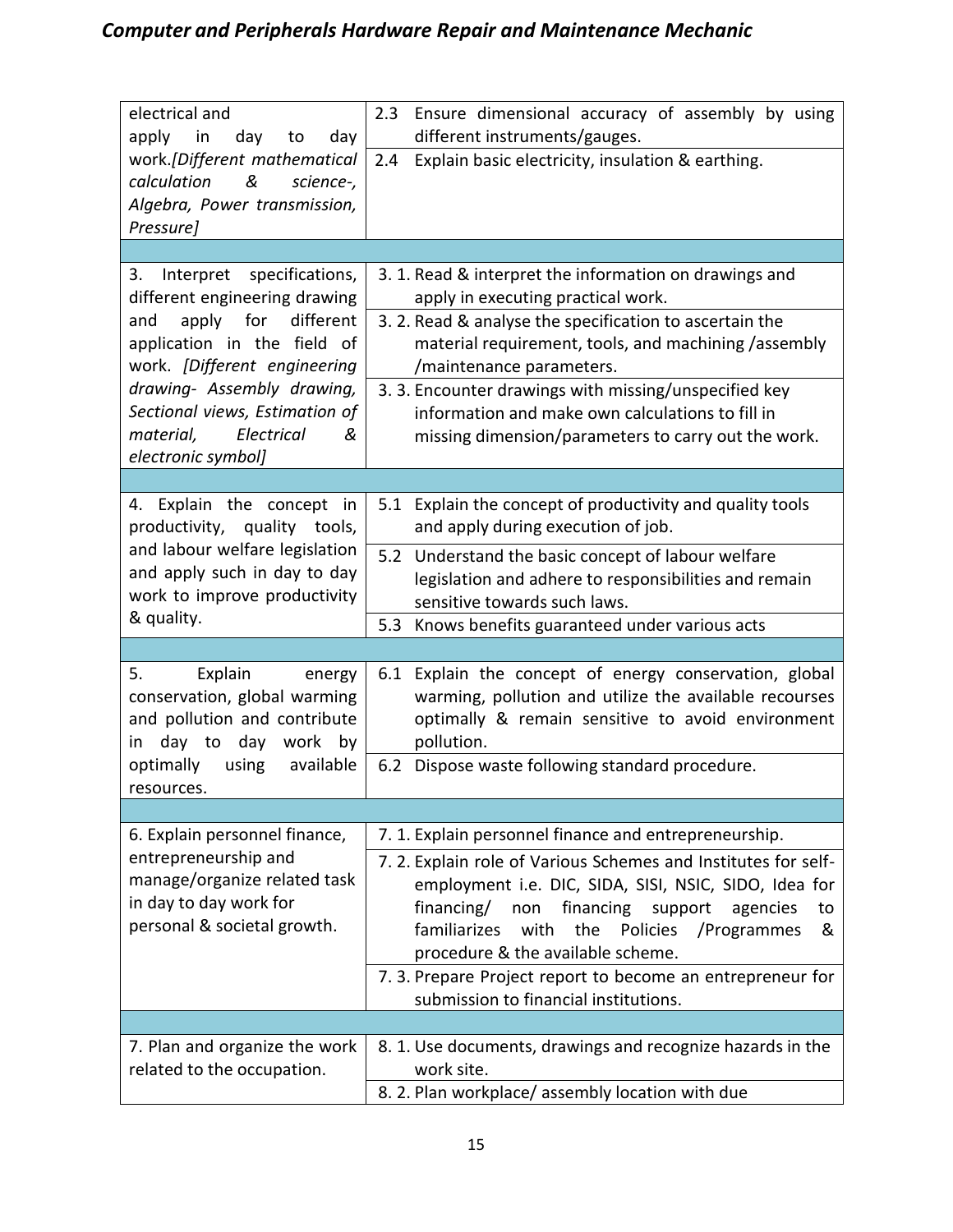|                | consideration to operational stipulation                      |
|----------------|---------------------------------------------------------------|
|                | 8.3. Communicate effectively with others and plan project     |
|                | tasks                                                         |
|                | 8.4. Assign roles and responsibilities of the co-trainees for |
|                | execution of the task effectively and monitor the same.       |
|                | <b>SPECIFIC OUTCOME</b>                                       |
| <b>Block-I</b> |                                                               |
|                |                                                               |

*Assessment Criteria i.e. the standard of performance, for each specific learning outcome mentioned under Block – I(section: 10) must ensure that the trainee works in familiar, predictable, routine, situation of clear choice. Assessment criteria should broadly cover the aspect of Planning (Identify, ascertain, etc.); Execution apply factual knowledge of field of knowledge, recall and demonstrate practical skill during performing the work in routine and repetitive in narrow range of application, using appropriate rule and tool, complying with basic arithmetic and algebraic principles and language to communicate in written or oral with required clarity; Checking/ Testing to ensure functionality during the assessment of each outcome. The assessments parameters must also ascertain that the candidate is responsible for his/her own work and learning.*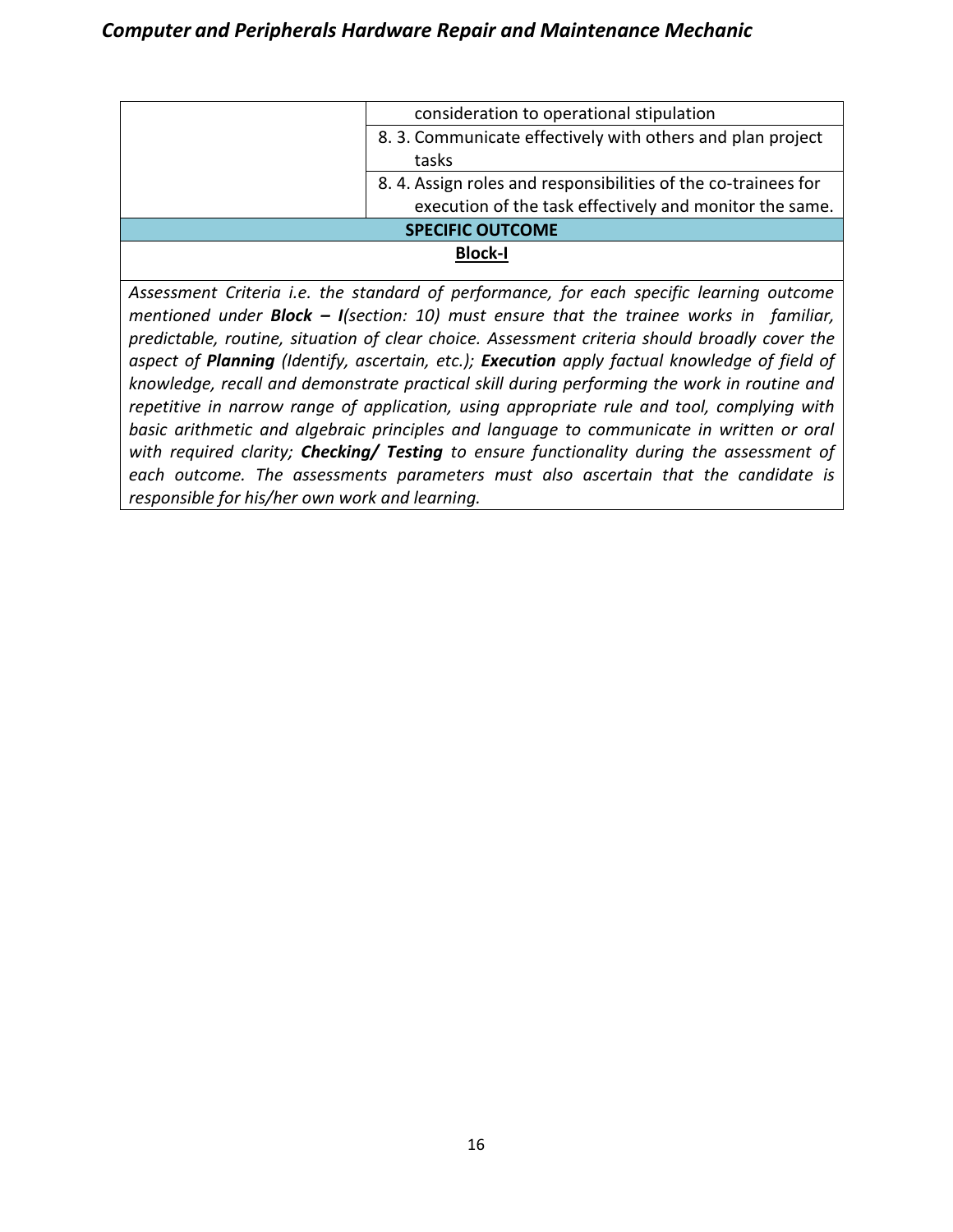# **8. SYLLABUS**

# **BASIC TRAINING (Block – I) Duration: (03) Three Months**

| <b>Week</b>    | <b>Professional Skills</b>                                                                                                                                                                                                                                                                                                                                                                                                                                                                                                                                                                                                                    | <b>Professional Knowledge</b>                                                                                                                                                                                                                                                                                                                               |
|----------------|-----------------------------------------------------------------------------------------------------------------------------------------------------------------------------------------------------------------------------------------------------------------------------------------------------------------------------------------------------------------------------------------------------------------------------------------------------------------------------------------------------------------------------------------------------------------------------------------------------------------------------------------------|-------------------------------------------------------------------------------------------------------------------------------------------------------------------------------------------------------------------------------------------------------------------------------------------------------------------------------------------------------------|
| no.            |                                                                                                                                                                                                                                                                                                                                                                                                                                                                                                                                                                                                                                               |                                                                                                                                                                                                                                                                                                                                                             |
| $\mathbf{1}$   | Safety precautions related to trade.<br>Awareness for electrical shock.<br>Handling parts of PC with safety                                                                                                                                                                                                                                                                                                                                                                                                                                                                                                                                   | Safety Precautions related to the trade/<br>First Aid<br>Occupational Safety Hazards related to the<br>module.                                                                                                                                                                                                                                              |
|                | Introduction to PC. Handling and<br>working with internal parts of CPU.                                                                                                                                                                                                                                                                                                                                                                                                                                                                                                                                                                       | Basic blocks of a digital computer. Function<br>of each block.<br>Personal computer<br>Introduction<br>organization.<br>to<br>various<br>generations of PC's<br>Introduction<br>different<br>of<br>to<br>parts<br>Computer.                                                                                                                                 |
| $\overline{2}$ | Identify given IC's using digital<br>IC handbook.                                                                                                                                                                                                                                                                                                                                                                                                                                                                                                                                                                                             | Comparing Analogue and Digital signal.<br>Introduction to Binary Number system.<br>Application of Digital electronics.<br>Boolean algebra, D'Morgans theorem.<br>Simplification of logic circuit.                                                                                                                                                           |
| $3 - 4$        | Convert Decimal to Binary and<br>reverse.<br>Convert of Binary to octal and<br>reverse.<br>Convert of Binary to Hexadecimal<br>and reverse.<br>Identify the external I/O and<br>memory devices connected to the<br>PC. Identify the controls of each of<br>these devices including the system<br>(CPU) unit.<br>Disconnect the external I/O and<br>memory devices connected to the<br>PC. Re-connect external I/O and<br>memory devices connected to the<br>PC.<br>Verify the truth table of NOT, AND,<br>OR, NAND and NOR gates. Construct<br>a logic circuit using basic gates for a<br>given output logic.<br>Construct a 1's compliment & | Introduction to octal and hexadecimal<br>number system. 1's & 2's compliment<br>Brief working and usage of I/O and<br>memory devices used in a PC.<br>Identification of Digital IC's, Types of<br>packages, applications. Basic digital gates<br>and truth tables.<br>Flip-flop, register & counter<br>Making a logic circuit for any custom<br>requirement |
|                | 2's compliment circuit and verify                                                                                                                                                                                                                                                                                                                                                                                                                                                                                                                                                                                                             |                                                                                                                                                                                                                                                                                                                                                             |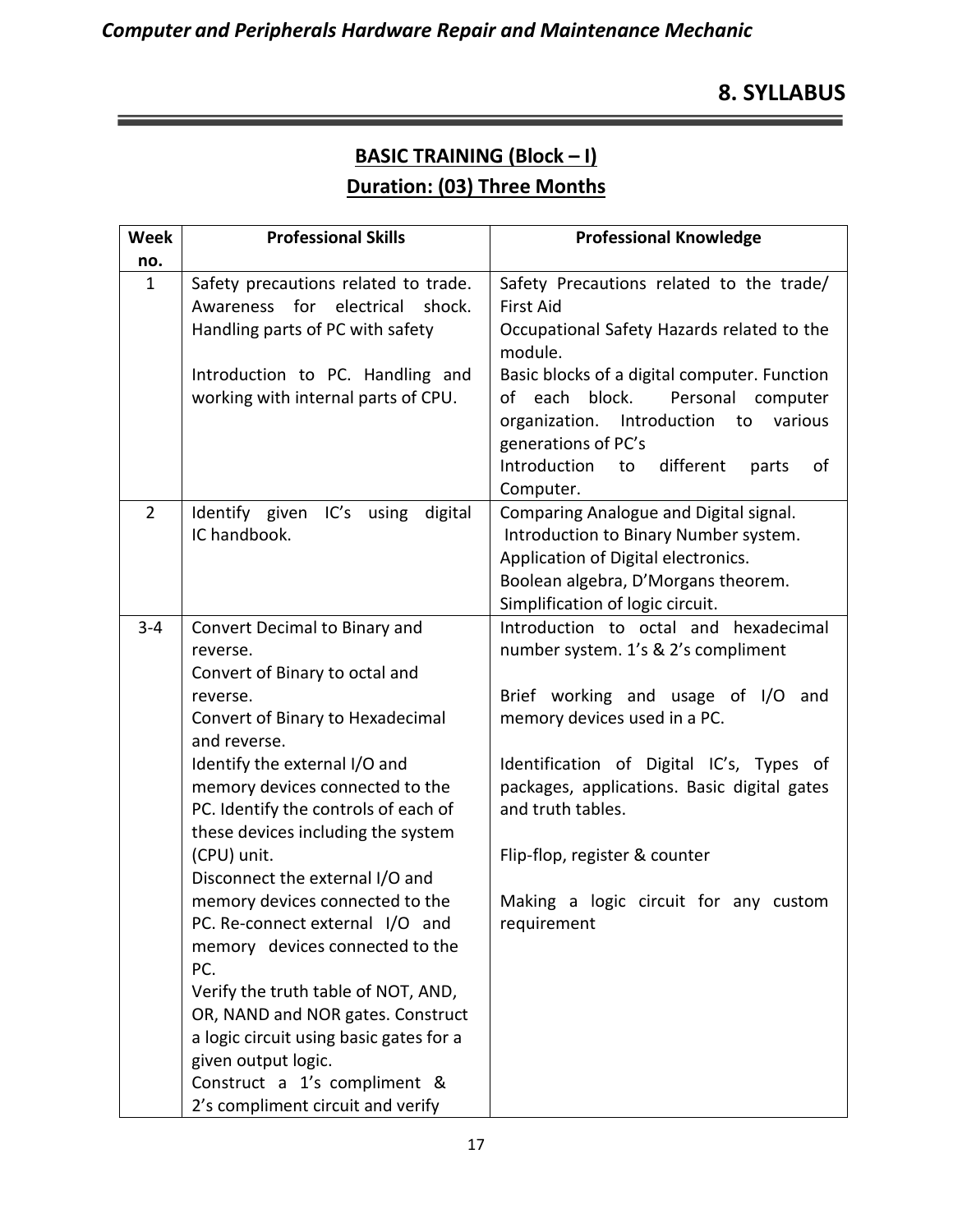|                | Construct and verify the truth table<br>of flip-flop<br>Construct and test a serial and<br>parallel shift register<br>Construct and test a 4-bit binary<br>counter                                                                                                                                                                                                                            |                                                                                                                                                                                                                                                                                                                                                                                                                                  |
|----------------|-----------------------------------------------------------------------------------------------------------------------------------------------------------------------------------------------------------------------------------------------------------------------------------------------------------------------------------------------------------------------------------------------|----------------------------------------------------------------------------------------------------------------------------------------------------------------------------------------------------------------------------------------------------------------------------------------------------------------------------------------------------------------------------------------------------------------------------------|
| 5              | windows<br>Practice<br>operating<br>system.                                                                                                                                                                                                                                                                                                                                                   | Introduction to Windows Operating system                                                                                                                                                                                                                                                                                                                                                                                         |
| 6              | Identify system specifications. Use<br>device manager to check status of<br>installed devices.                                                                                                                                                                                                                                                                                                | Obtaining system information. Ports on a<br>PC and its specifications.                                                                                                                                                                                                                                                                                                                                                           |
| $\overline{7}$ | Identify and record IRQ.<br>Uninstall, Reinstall<br>make<br>and<br>settings for the following<br>devices<br>using Device manager:<br>Keyboard,<br>Mouse,<br>Display,<br>Multimedia,<br>Printer, Modem, Web camera and<br>other such external devices.                                                                                                                                         | Hardware interface and driver. IRQ and<br>DMA.<br>Installing and setting keyboard and mouse.<br>Installing and setting Display.<br>Installing and setting Printer.<br>Installing and setting multimedia.<br>Installing and setting Modem.<br>Installing and setting web camera and<br>other devices.                                                                                                                             |
| 8              | Identify the internal parts of a PC.<br>Identify cable connections inside a<br>PC.<br>Identify the<br>specifications<br>of<br>motherboard.<br>Identify the<br>components of<br>a<br>motherboard.<br>Remove, identify and refit add-in<br>cards Remove, identify and refit<br>RAM, Processor.<br>Practice CMOS setting.                                                                        | Memory Types and uses. Computer main<br>specifications, compatibility,<br>memory,<br>expandability, types, manufacturers.<br>Mother<br>board, types, specifications,<br>components on the motherboard and its<br>functions.<br>BIOS, CMOS setup.                                                                                                                                                                                 |
| $9 - 10$       | Remove and refit HDD. Remove and<br>refit CD ROM drive.<br>Partition HDD, Format HDD, Load<br>operating system.<br>Load multiple Operating systems<br>(Windows & Linux). Test working.<br>Assemble PC given all components.<br>Check for working.<br>defect<br>Identify<br>(Hardware/software).<br>Rectify defect.<br>Identify possibility of upgrading a<br>given PC to given specification. | disk,<br>specifications,<br>Hard<br>types,<br>manufacturers. Connecting to<br>the<br>motherboard. Jumper setting. Partitioning,<br>formatting.<br>Non DOS partitions. Loading operating<br>system.<br>Loading multiple OS. Loading application<br>packages.<br>CDROM drive, principle of working, types,<br>specifications, manufacturers, connecting,<br>jumper setting. COMBO drives.<br>Identifying<br>Troubleshooting<br>and |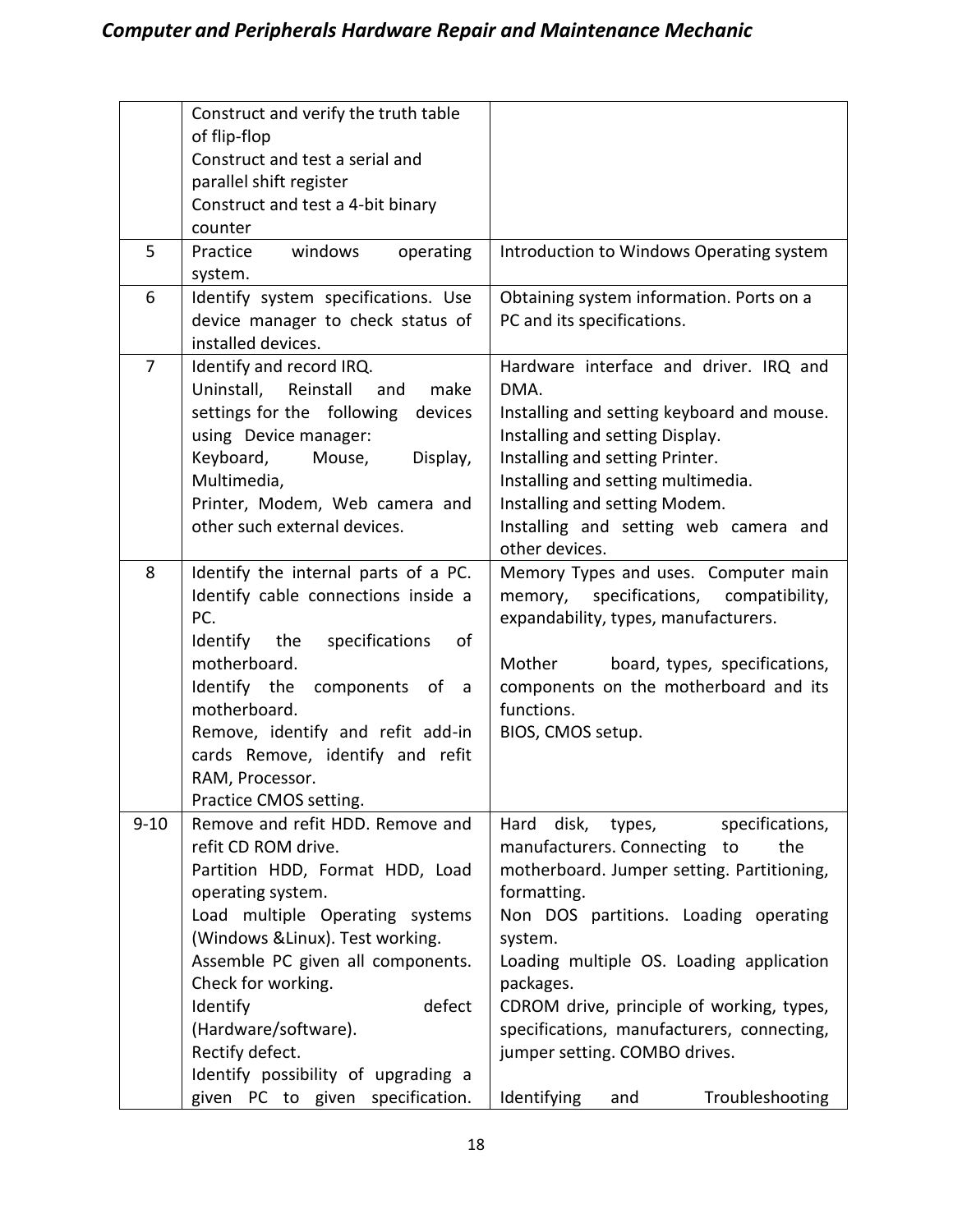|           | Collect and upgrade PC. Check<br>working of upgraded PC | software related problems.<br>Create bootable CD Introduction to<br>booting process, BIOS setting and their<br>modification.                                                                                                                                                                             |
|-----------|---------------------------------------------------------|----------------------------------------------------------------------------------------------------------------------------------------------------------------------------------------------------------------------------------------------------------------------------------------------------------|
| $11 - 12$ | and<br>Test<br>system<br>report<br>performance.         | Identifying and<br>Troubleshooting<br>hardware related problems.<br>Disassembling precautions and procedure.<br>Assembling of PC for a<br>given<br>requirement.<br>Upgrading of PC in respect of main<br>memory, HDD, ZIP, DAT and other<br>special devices.<br>Usage of Multimeter for voltage testing. |
| 13.       |                                                         | <b>Revision &amp; Internal Assessments</b>                                                                                                                                                                                                                                                               |

**Note: -** *More emphasis to be given on video/real-life pictures during theoretical classes. Some real-life pictures/videos of related industry operations may be shown to the trainees to give a feel of Industry and their future assignment.*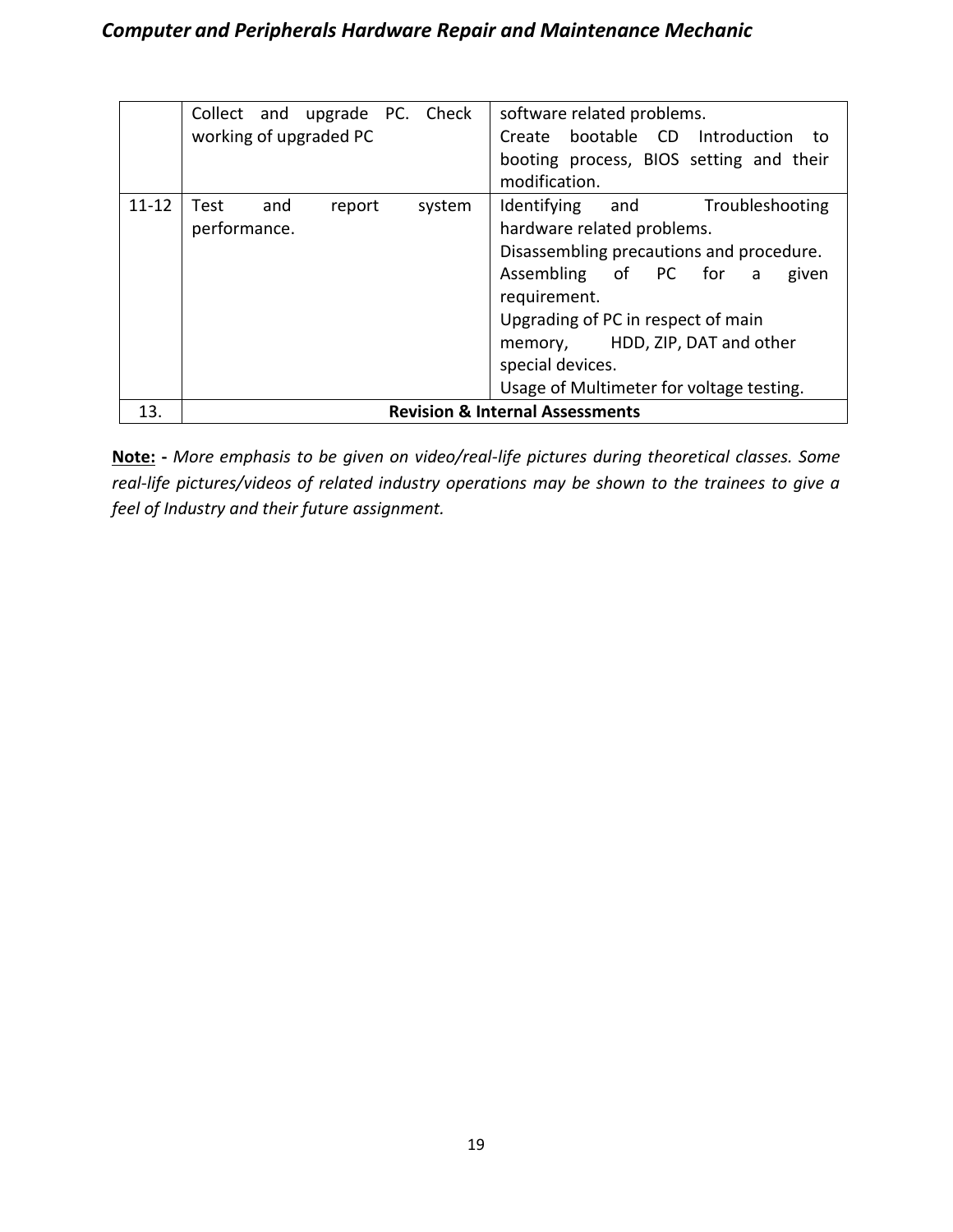# **9. SYLLABUS - CORE SKILLS**

#### **9.1 WORKSHOP CALCULATION SCIENCE & ENGINEERING DRAWING**

|     | $Block - I$                             |                                                  |
|-----|-----------------------------------------|--------------------------------------------------|
| SI. | <b>Workshop Calculation and Science</b> | <b>Engineering Drawing</b>                       |
| No. | (Duration: - 20 hrs.)                   | (Duration: - 30 hrs.)                            |
| 1.  | Addition, Subtraction, Multiplication,  | Engineering Drawing: Introduction and its        |
|     | Division, Algebraic formula, Linear     | importance.                                      |
|     | equations (with two variables).         | Different types of standards used<br>in          |
|     | Quadratic equation, Simultaneous        | engineering drawing.                             |
|     | linear equation in two variables.       | Drawing Instruments: their uses                  |
|     | Arithmetic<br>and<br>geometric          | Drawing board, T-Square, Drafter (Drafting       |
|     | progression, sum of n terms, simple     | M/c), Set Squares,                               |
|     | calculations.                           | Protractor, Drawing Instrument<br>Box            |
|     |                                         | (Compass, Dividers, Scale, Diagonal Scales       |
|     |                                         | etc.), Pencils of different Grades, Drawing      |
|     |                                         | pins / Clips.                                    |
| 2.  | Concept of storage units(bit, byte      | Free hand sketching of straight lines, dotted    |
|     | etc.), decimal to binary, binary to     | lines, chain lines, rectangles, square, circles, |
|     | decimal, decimal to hexadecimal,        | polygons etc.                                    |
|     | hexadecimal to decimal.                 | Free hand sketching of tools, simple solids      |
|     | Binary addition and subtraction.        | with dimensions.                                 |
|     |                                         | hand sketch of<br>solids<br>viewed<br>Free       |
|     |                                         | perpendicularly to their surface and axes.       |
| 3.  | Calculations of Hard disk capacity,     | Flow charts showing steps in sample              |
|     | Read/write time, latency time, seek     | programs.                                        |
|     | time.                                   | Block diagram of personal computer,              |
|     | Definition of Scalar and Vector,        | drawings of keyboard, monitor, mouse,            |
|     | notations.                              | FDD, HDD, CD ROM.Front and Rear view of          |
|     | Addition and subtraction of vectors.    | a PC.                                            |
| 4.  | Specifications and Rating of SMPS.      | Diagram of a Hard disk, diagram of internal      |
|     | Power Good.                             | components and structure.                        |
|     | Interpersonal relationship and group    | Pin diagram and block diagram of RAM,            |
|     | behaviors.                              | ROM, EPROM and Dynamic ROM Chips.                |
|     |                                         | Diagram of servo motor and stepper motor         |
|     |                                         | with external connections.                       |
| 5.  | Dynamic and Static RAM.                 | Top view of a motherboard showing chip           |
|     | Quality<br>control<br>standard<br>and   | set and slots etc.                               |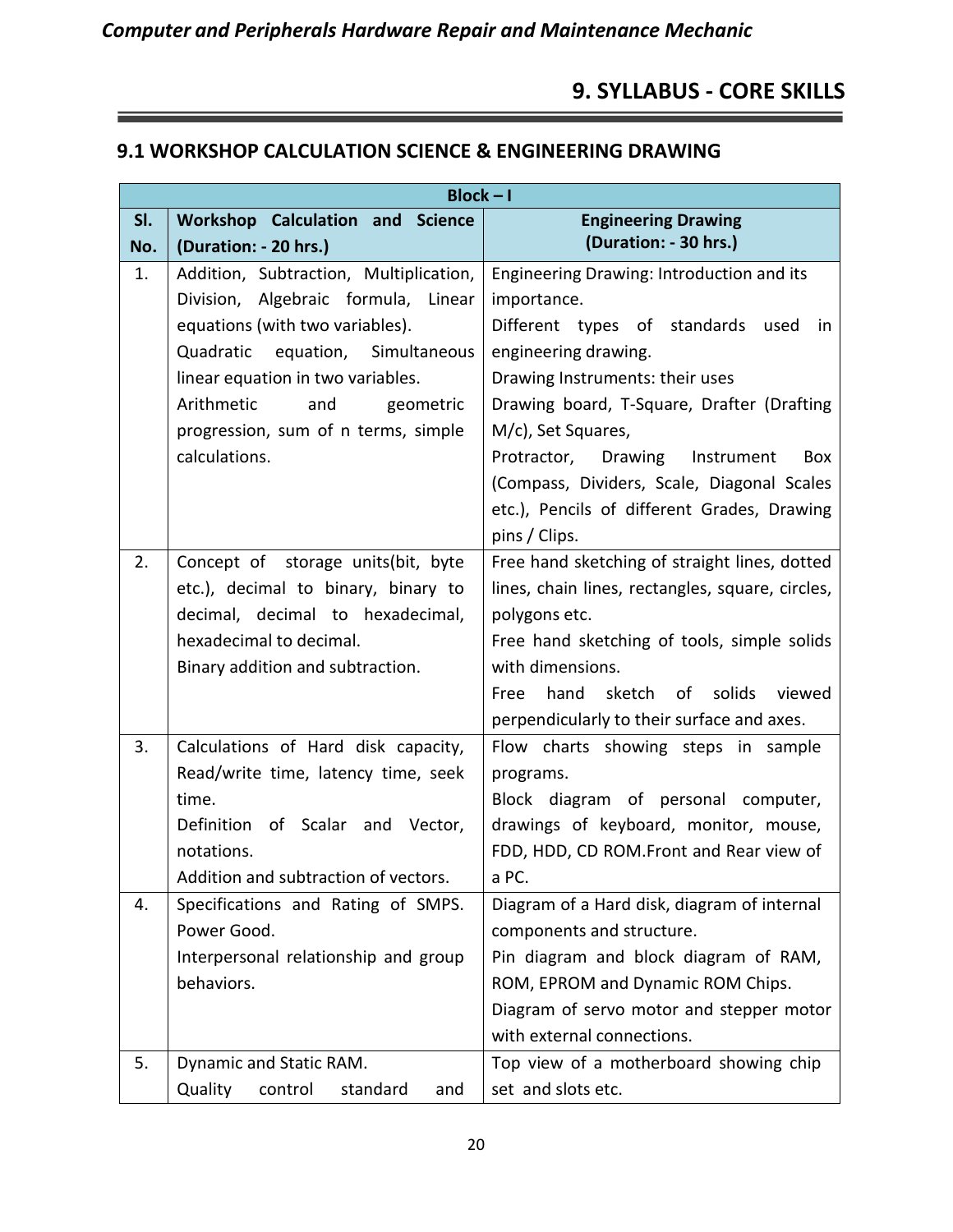|    | institutions.                             | Diagram of different connectors, CPU    |
|----|-------------------------------------------|-----------------------------------------|
|    | Calculation of the capacity of            | sockets.                                |
|    | RAM.                                      | Front and Rear view of a Laptop PC.     |
| 6. | Use of Electricity, Types of current      | Block diagram of SMPS and diagram of    |
|    | AC, DC, their comparison, voltage,        | various power connectors. 3 d view of   |
|    | resistance, types of connections -        | <b>SMPS</b>                             |
|    | series, parallel, electric power, unit of | Top view of a mother board showing chip |
|    | electrical energy. Concept of earthling.  | set and slots etc Diagram of different  |
|    |                                           | connectors, CPU sockets.                |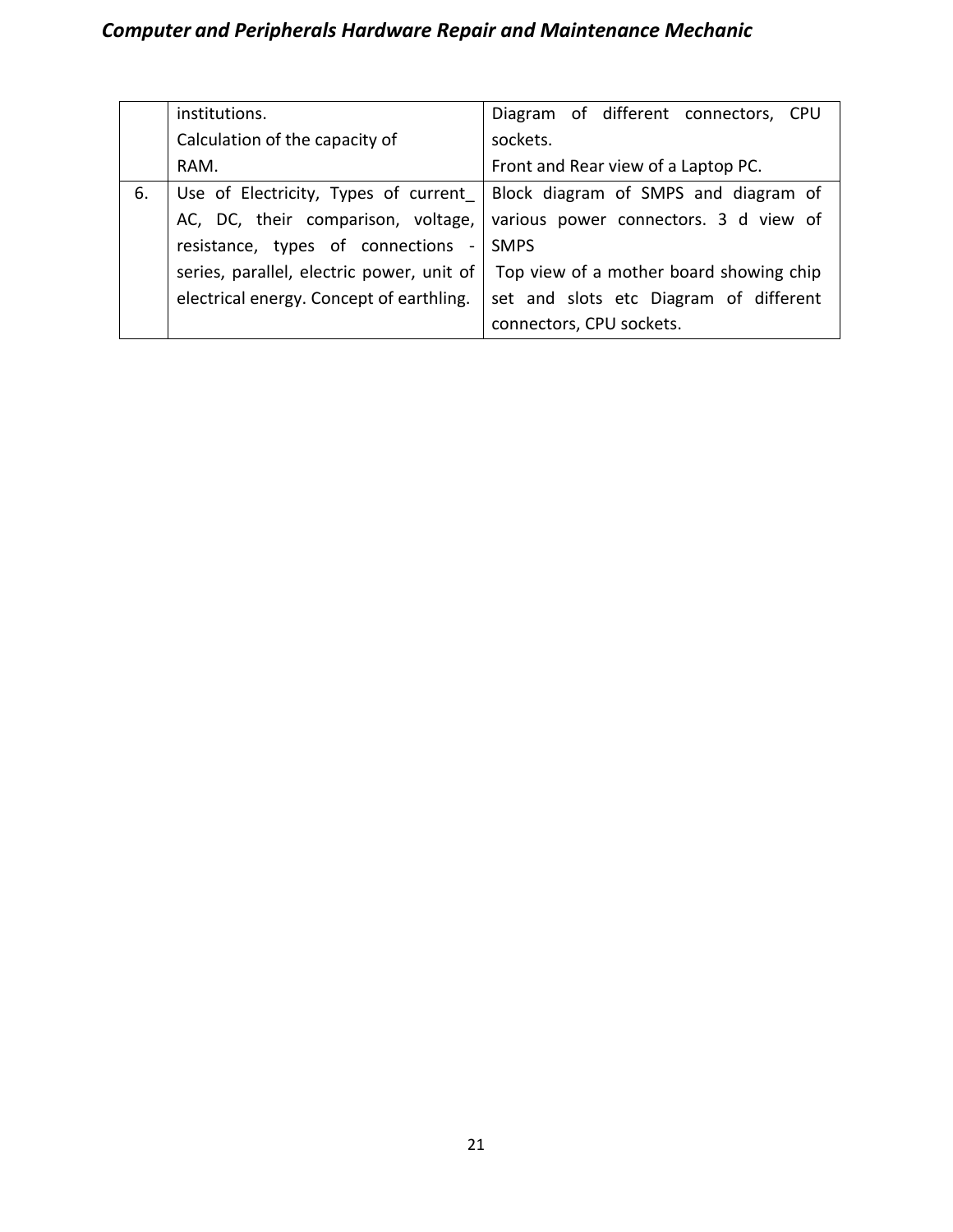# **9.2 EMPLOYABILITY SKILLS**

 **Duration- 55 Hrs.**

| <b>Topic</b><br>No. | <b>Topic</b>                                                                                                                               | <b>Duration</b><br>(in hours) |
|---------------------|--------------------------------------------------------------------------------------------------------------------------------------------|-------------------------------|
|                     |                                                                                                                                            |                               |
|                     | <b>English Literacy</b>                                                                                                                    | 7                             |
| 1.                  | <b>Reading</b>                                                                                                                             |                               |
|                     | Reading and understanding simple sentences about self, work and                                                                            |                               |
|                     | environment                                                                                                                                |                               |
| 2.                  | <b>Writing</b>                                                                                                                             |                               |
|                     | Construction of simple sentences Writing simple English                                                                                    |                               |
| 3.                  | <b>Speaking / Spoken English</b>                                                                                                           |                               |
|                     | Speaking with preparation on self, on family, on friends/ classmates, on                                                                   |                               |
|                     | know, picture reading gain confidence through role-playing and                                                                             |                               |
|                     | discussions on current happening job description, asking about                                                                             |                               |
|                     | someone's job habitual actions. Taking messages, passing messages on                                                                       |                               |
|                     | and filling in message forms, greeting and introductions office hospitality,                                                               |                               |
|                     | resumes or curriculum vitae essential parts, letters of application<br>reference to previous communication.                                |                               |
|                     | I.T. Literacy                                                                                                                              | 10                            |
|                     |                                                                                                                                            |                               |
| 1.                  | <b>Basics of Computer</b>                                                                                                                  |                               |
|                     | Introduction, Computer and its applications, Hardware and peripherals,                                                                     |                               |
|                     | Switching on-Starting and shutting down of computer.                                                                                       |                               |
| 2.                  | <b>Word processing and Worksheet</b>                                                                                                       |                               |
|                     | Basic operating of Word Processing, Creating, opening and closing<br>Documents, use of shortcuts, Creating and Editing of Text, Formatting |                               |
|                     | the Text, Insertion & creation of Tables. Printing document.                                                                               |                               |
|                     | Basics of Excel worksheet, understanding basic commands, creating                                                                          |                               |
|                     | simple worksheets, understanding sample worksheets, use of simple                                                                          |                               |
|                     | formulas and functions, Printing of simple excel sheets.                                                                                   |                               |
|                     | Use of External memory like pen drive, CD, DVD etc,                                                                                        |                               |
| 3.                  | <b>Computer Networking and INTERNET</b>                                                                                                    |                               |
|                     | Accessing the Internet using Web Browser, Downloading and Printing                                                                         |                               |
|                     | Web Pages, Opening an email account and use of email. Social media                                                                         |                               |
|                     | sites and its implication.                                                                                                                 |                               |
|                     | <b>Communication Skill</b>                                                                                                                 | 18                            |
| $\mathbf{1}$        | <b>Introduction to Communication Skills</b>                                                                                                |                               |
|                     | Communication and its importance                                                                                                           |                               |
|                     | Principles of Effective communication                                                                                                      |                               |
|                     | Types of communication - verbal, nonverbal, written, email, talking                                                                        |                               |
|                     | on phone.                                                                                                                                  |                               |
|                     | Nonverbal communication - components-Para-language                                                                                         |                               |
|                     | Body - language                                                                                                                            |                               |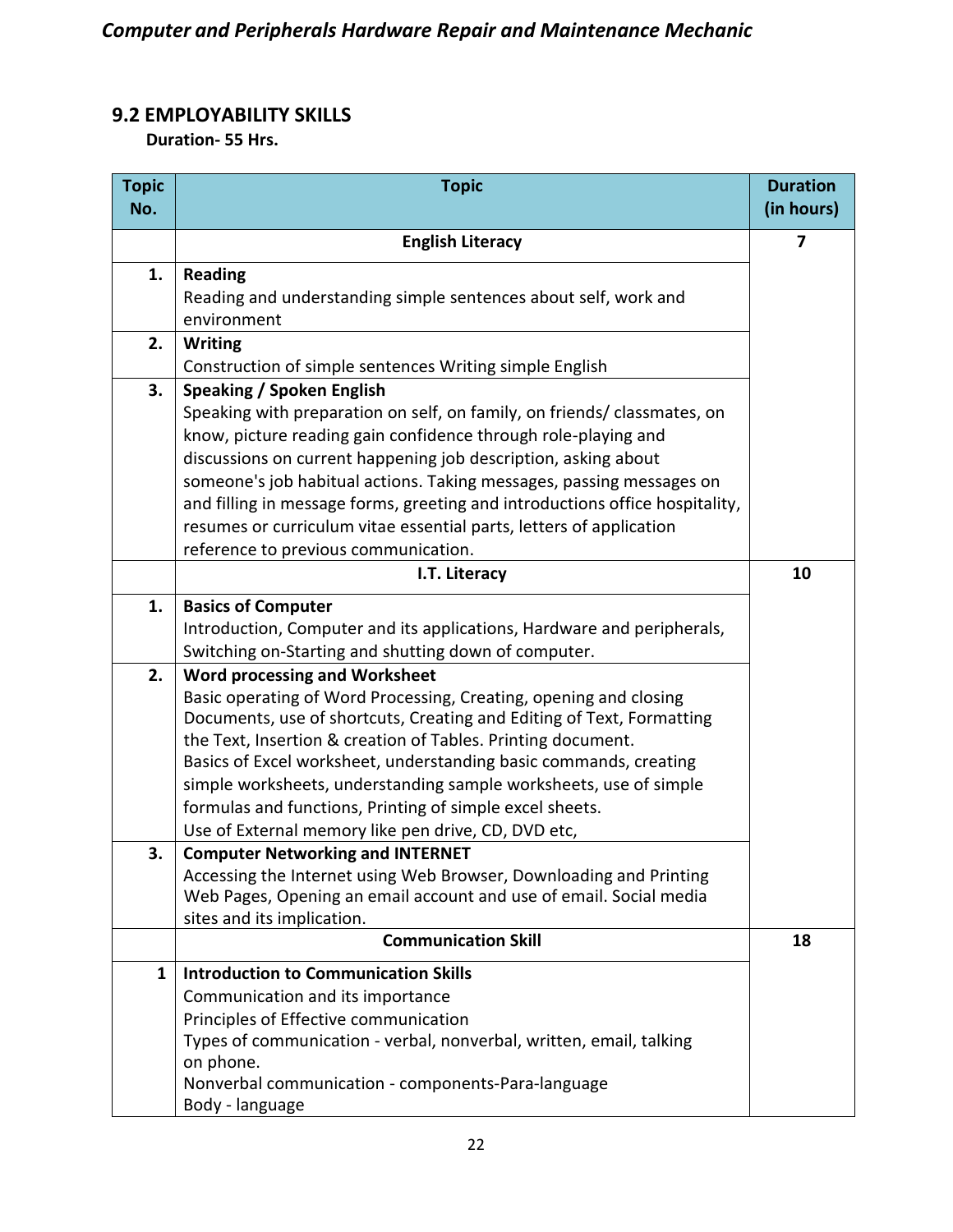|                         | Barriers to communication and dealing with barriers.                                                   |   |
|-------------------------|--------------------------------------------------------------------------------------------------------|---|
|                         |                                                                                                        |   |
| $\overline{2}$          | <b>Listening Skills</b><br>Listening-hearing and listening, effective listening, barriers to effective |   |
|                         | listening guidelines for effective listening.                                                          |   |
| $\overline{\mathbf{3}}$ | <b>Motivational Training</b>                                                                           |   |
|                         | <b>Characteristics Essential to Achieving Success</b>                                                  |   |
|                         | The Power of Positive Attitude                                                                         |   |
|                         | Self awareness                                                                                         |   |
|                         | Importance of Commitment                                                                               |   |
|                         | <b>Ethics and Values</b>                                                                               |   |
|                         | <b>Ways to Motivate Oneself</b>                                                                        |   |
|                         | Personal Goal setting and Employability Planning.                                                      |   |
| 4                       | <b>Facing Interviews</b>                                                                               |   |
|                         | Manners, Etiquettes, Dress code for an interview                                                       |   |
|                         | Do's & Don'ts for an interview                                                                         |   |
|                         | <b>Entrepreneurship skill</b>                                                                          | 8 |
|                         |                                                                                                        |   |
| 1.                      | <b>Concept of Entrepreneurship</b>                                                                     |   |
|                         | Entrepreneurship- Entrepreneurship - Enterprises:-Conceptual issue.                                    |   |
|                         | Source of business ideas, Entrepreneurial opportunities, The process of                                |   |
|                         | setting up a business.                                                                                 |   |
| 2.                      | <b>Institutions Support</b>                                                                            |   |
|                         | Role of Various Schemes and Institutes for self-employment i.e. DIC,                                   |   |
|                         | SIDA, SISI, NSIC, SIDO, Idea for financing/ non financing support agencies                             |   |
|                         | to familiarizes with the Policies / Programmes & procedure & the available                             |   |
|                         | scheme.                                                                                                |   |
|                         | Productivity                                                                                           |   |
| 1.                      | Productivity                                                                                           |   |
|                         | Definition, Necessity.                                                                                 |   |
| 2.                      | <b>Affecting Factors</b>                                                                               |   |
|                         | Skills, Working Aids, Automation, Environment, Motivation                                              |   |
|                         | How improves or slows down.                                                                            |   |
| 3.                      | <b>Personal Finance Management</b>                                                                     |   |
|                         | Banking processes, Handling ATM, KYC registration, safe cash handling,                                 |   |
|                         | Personal risk and Insurance.                                                                           |   |
|                         | <b>Occupational Safety, Health &amp; Environment Education</b>                                         | 6 |
| $\mathbf{1}$            | <b>Safety &amp; Health</b>                                                                             |   |
|                         | Introduction to Occupational Safety and Health importance of safety and                                |   |
|                         | health at workplace.                                                                                   |   |
| $\overline{2}$          | <b>Occupational Hazards</b>                                                                            |   |
|                         | Basic Hazards, Chemical Hazards, Vibro-acoustic Hazards, Mechanical                                    |   |
|                         | Hazards, Electrical Hazards, Thermal Hazards. Occupational health,                                     |   |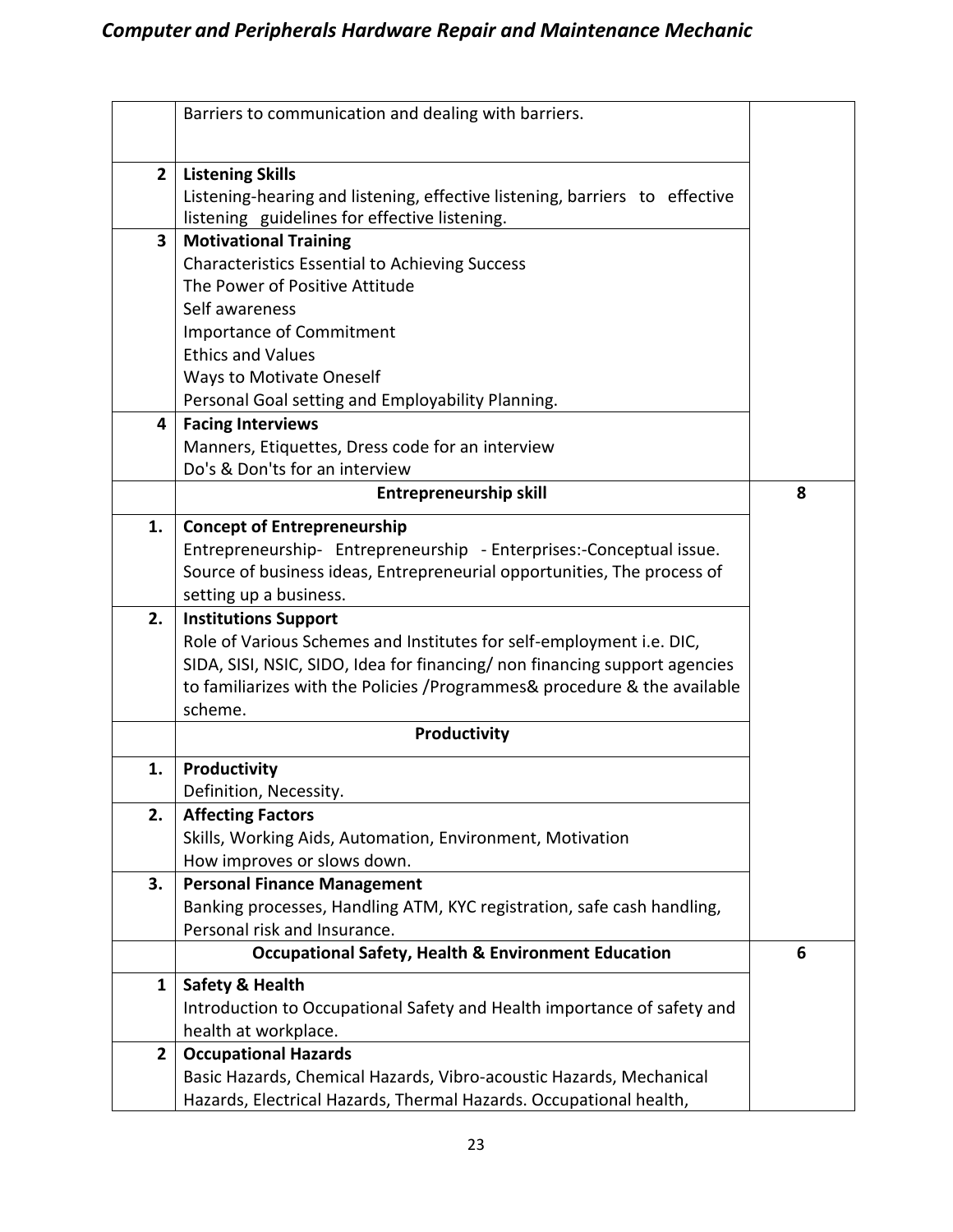|              | Occupational hygienic, Occupational Diseases/ Disorders & its                |   |
|--------------|------------------------------------------------------------------------------|---|
|              | prevention.                                                                  |   |
| 3            | <b>Accident &amp; safety</b>                                                 |   |
|              | Basic principles for protective equipment.                                   |   |
|              | Accident Prevention techniques - control of accidents andsafety              |   |
|              | measures.                                                                    |   |
| 4            | <b>First Aid</b>                                                             |   |
|              | Care of injured & Sick at the workplaces, First-Aid & Transportation of      |   |
|              | sick person                                                                  |   |
|              | <b>Labour Welfare Legislation</b>                                            |   |
| $\mathbf{1}$ | <b>Welfare Acts</b>                                                          |   |
|              | Benefits guaranteed under various acts-Factories Act, Apprenticeship         |   |
|              | Act, Employees State Insurance Act (ESI), Employees Provident Fund Act.      |   |
|              | <b>Quality Tools</b>                                                         | 6 |
| 1.           | <b>Quality Consciousness:</b>                                                |   |
|              | Meaning of quality, Quality Characteristic                                   |   |
| 2.           | <b>Quality Circles:</b>                                                      |   |
|              | Definition, Advantage of small group activity, objectives of quality Circle, |   |
|              | Roles and function of Quality Circles in Organization, Operation of          |   |
|              | Quality circle. Approaches to starting Quality Circles, Steps for            |   |
|              | continuation Quality Circles.                                                |   |
| 3.           | <b>House Keeping:</b>                                                        |   |
|              | Purpose of Housekeeping, Practice of good Housekeeping.                      |   |
| 4.           | <b>Quality Tools</b>                                                         |   |
|              | Basic quality tools with a few examples                                      |   |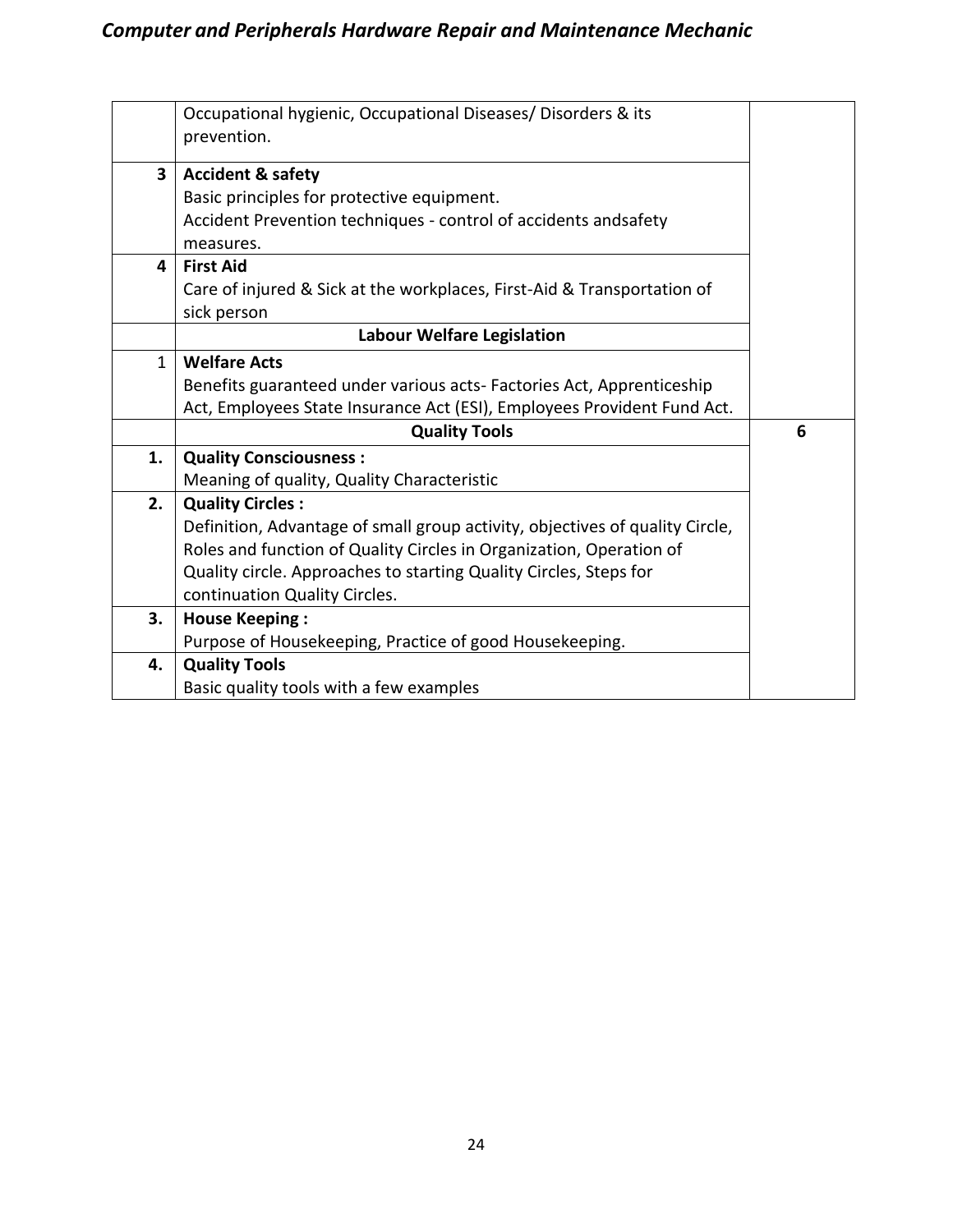# **10. DETAILS OF COMPETENCIES (ON-JOBTRAINING)**

 $=$ 

The **competencies/ specific outcomes** on completion of On-Job Training are detailed below: -

#### **Block – I**

| <b>DURATION: 12 MONTHS (52 WEEKS)</b> |                                                                                  |  |
|---------------------------------------|----------------------------------------------------------------------------------|--|
| SL. NO.                               | LIST OF OPERATIONS/SKILLS TO BE COVERED DURING INDUSTRIAL TRAINING               |  |
| $\mathbf{1}$                          | Practice the shop floor processing of the concerned industry including safety    |  |
|                                       | precautions regarding operation of different tools and equipments, occupational  |  |
|                                       | hazards and safety measures related to the trade. Practice the environment       |  |
|                                       | management system to prevent environment pollution.                              |  |
| $\overline{2}$                        | Prepare history Sheet of different tools and equipments                          |  |
| 3                                     | Identify Processor chips and handling procedure.                                 |  |
|                                       | Identify I/O and memory chips on Microprocessor kit.                             |  |
|                                       | Read and load memory locations.                                                  |  |
|                                       | Practice assembly language programming.                                          |  |
|                                       | Carry out interfacing to microprocessors.                                        |  |
|                                       | Work on microcontroller, architecture, types and applications.                   |  |
| 4                                     | Identify the PC and its various vital components. List out various components of |  |
|                                       | ROM and DOS software. Explain Embedded systems. Describe the AVR                 |  |
|                                       | (Advantages, philosophy, architecture).                                          |  |
| 5                                     | Identify ports of a PC.                                                          |  |
|                                       | Practice to Connect and Disconnect the I/O devices to PC.                        |  |
|                                       | Check system configuration and specifications.                                   |  |
|                                       | Check connectivity of devices.                                                   |  |
|                                       | Identify IRQ and DMA settings.                                                   |  |
|                                       | Modify IRQ settings.                                                             |  |
|                                       | Identify device drivers and location.                                            |  |
|                                       | Disable/Uninstall and enable/install devices.                                    |  |
|                                       | Practice to Solder and De-Solder                                                 |  |
|                                       | Measure voltage Different Circuits                                               |  |
| 6                                     | Install Keyboard.                                                                |  |
|                                       | Set keyboard features. Clean keyboard.                                           |  |
|                                       | Identify defect in keyboards.                                                    |  |
|                                       | Replace parts of keyboards.                                                      |  |
|                                       | Troubleshoot defects.                                                            |  |
|                                       | Install Mouse.                                                                   |  |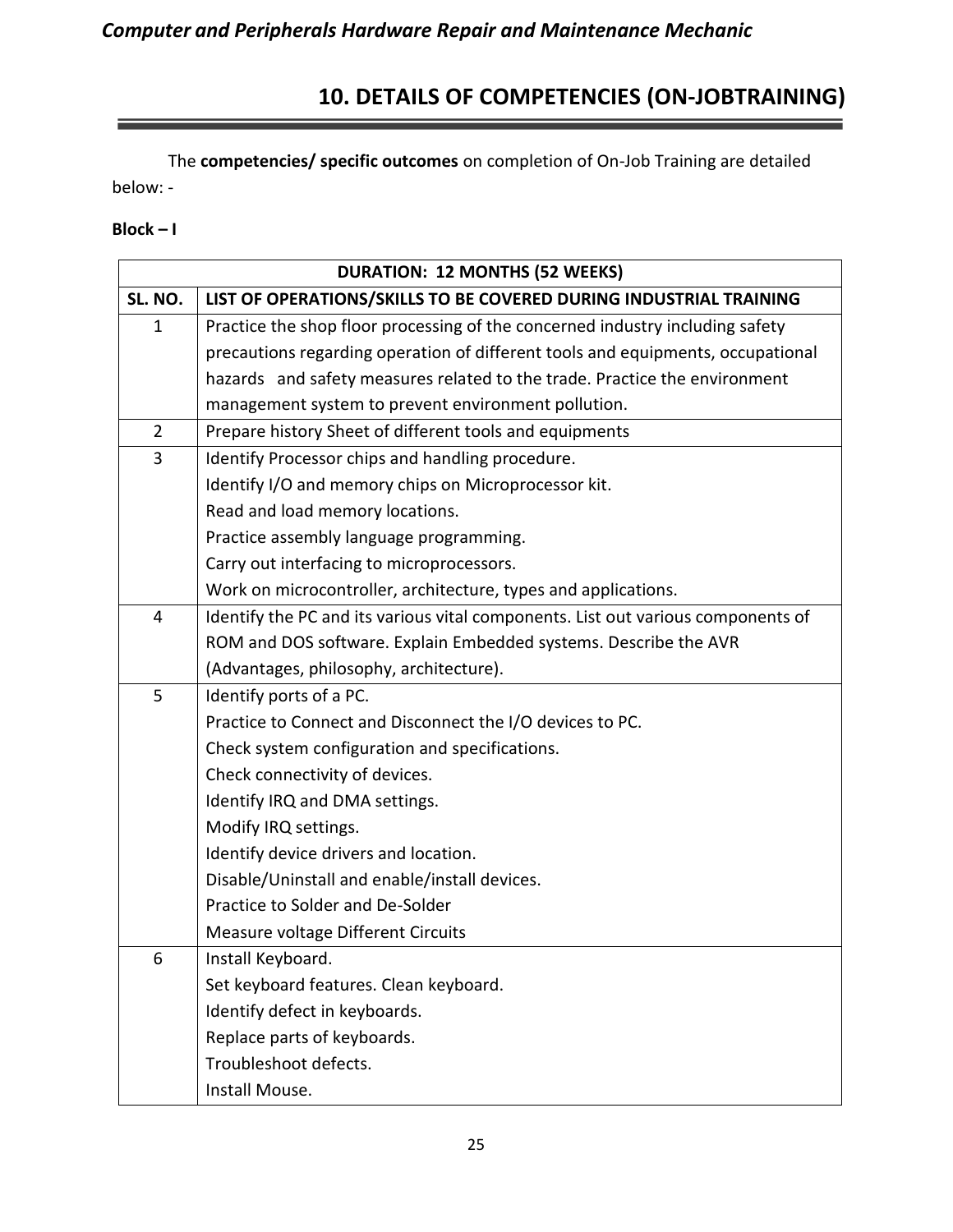|                | Set properties of mouse. Clean Mouse.                                     |
|----------------|---------------------------------------------------------------------------|
|                | Identify defective Mouse.                                                 |
|                | Replace parts of mouse and troubleshoot defects.                          |
| $\overline{7}$ | Install Printer.                                                          |
|                | Set printer properties.                                                   |
|                | Repair printer cable.                                                     |
|                | Remove and replace ribbon/toner cartridge.                                |
|                | Run Printer tools/utility.                                                |
|                | Practice maintenance of printers.                                         |
|                | Refill tape/toner.                                                        |
| 8              | Install CD Players and CD writers.                                        |
|                | Burn different types of CD using Writer.                                  |
|                | Install DVD players and DVD writers.                                      |
|                | Install Combo drive and using.                                            |
|                | Troubleshoot and Repair CD and DVD.                                       |
| 9              | Identify different types of motherboard form factors and specifications.  |
|                | Identify components on a motherboard.                                     |
|                | Identify different types of buses and raisers.                            |
|                | Identify Processor, form factor and specifications.                       |
|                | Identify jumpers on the motherboard and functions.                        |
|                | Identify RAM slot, type, size, expandability.                             |
|                | Identify CMOS capacity. Lithium battery.                                  |
| 10             | Identify the type of HDD.                                                 |
|                | Identify specification of HDD.                                            |
|                | Practice maintenance of HDD.                                              |
|                | Partition IDE/ATA Drives, SCSI drives.                                    |
|                | Format IDE/ATA drives, SCSI drives.                                       |
|                | Practice Jumper settings.                                                 |
|                | Install and test Pen drives/Thumb drives.                                 |
|                | Test SMPS, Half wave, Full wave & Bridge rectifiers                       |
| 11             | Repair and Maintain different makes and types of monitors.                |
| 12             | Repair and Maintain different types of printers.                          |
|                | Repair and Maintain different types of Scanner (Photo & Bar Code Scanner) |
| 13             | Work with Laptop/notebook computers.                                      |
|                | Practice the disassembling and reassembling procedures.                   |
|                | Replace processor.                                                        |
|                | Replace memory.                                                           |
|                | Replace add-in cards.                                                     |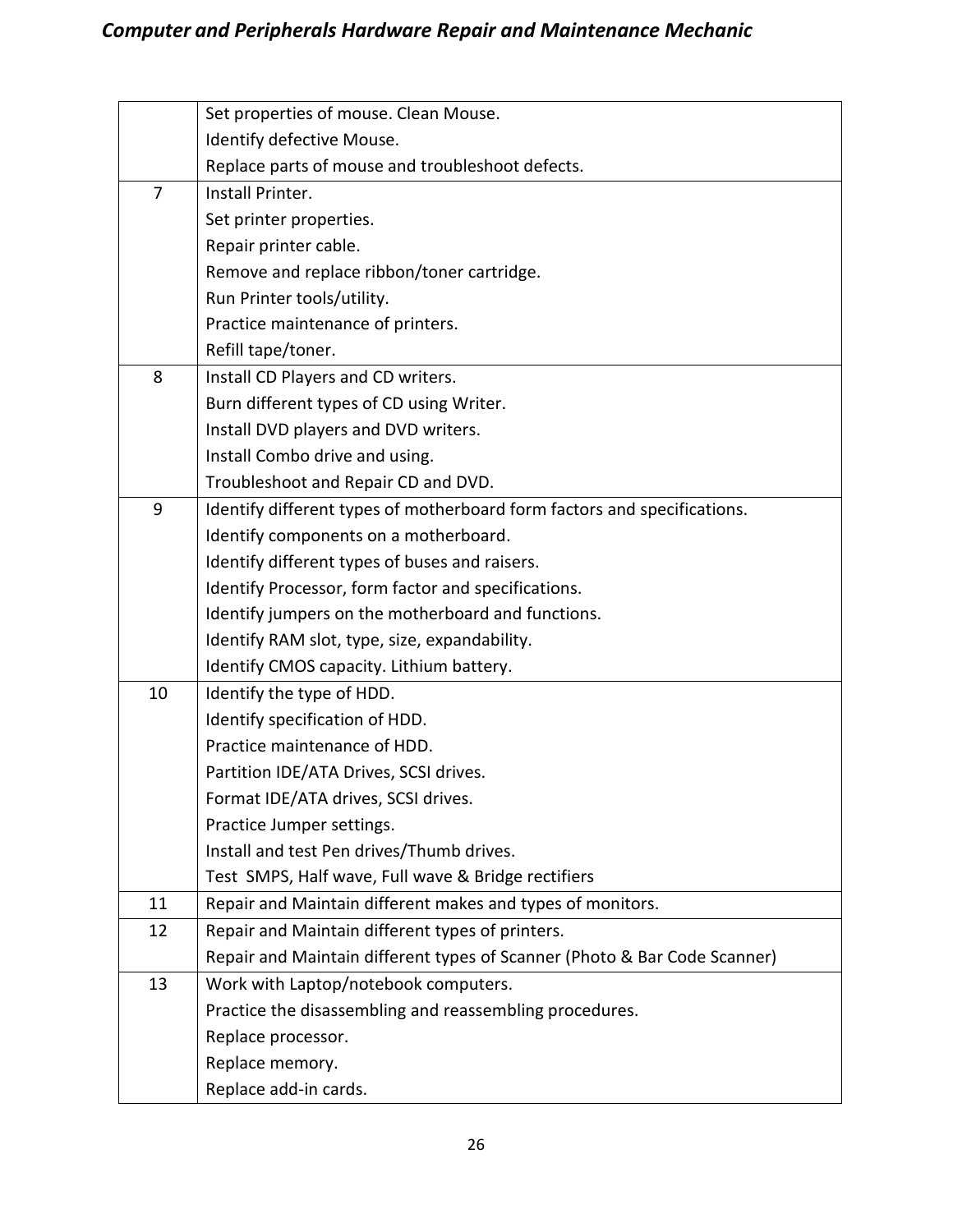|    | Troubleshoot and repair/replace battery/mains adaptor.                           |
|----|----------------------------------------------------------------------------------|
| 14 | List the features of micro controller boards.                                    |
|    | Configure ports and control their status, interrupts and timers. Compare Polling |
|    | vs. Interrupt driven approaches                                                  |
| 15 | Practice Supported communication protocols UART (RS-232) I2C SPI                 |
| 16 | Explain Real time system concepts (OS vs. RTOS).                                 |
|    | Describe the need for an RTOS/scheduler. Identify RTOS components, Target        |
|    | RTOS (uC/OS-II) kernel architecture.                                             |
| 17 | Troubleshoot and rectify the faults of finished product. Work with the latest    |
|    | technology adapted in the industry at the time of training                       |
| 18 | Install different device drivers                                                 |
|    | Install different Application Software                                           |
|    | Practice to Run All Dos Command (Internal and External Dos Command)              |
|    | Practice taking Data Backup                                                      |
|    | Install application Software: Photoshop 7.0, Page Maker 6.5, CorelDraw           |
|    | Install CD-DVD Burning Software like: Nero 7.0 & PowerISO 4.0                    |
|    | Install Tally 7.2 and Tally ERP 9.0 and Tack Data Backup                         |
|    | Install and Troubleshoot Different types of Antivirus Software                   |
|    | Install Dual Operating System like: Windows XP and Linux                         |
|    | Install Dual Operating System using VMWare                                       |
|    | Run All Types of Network Troubleshooting Command                                 |

#### **Note:**

1. Industry must ensure that above mentioned competencies are achieved by the trainees during their on job training.

2. In addition to above competencies/ outcomes industry may impart additional training relevant to the specific industry.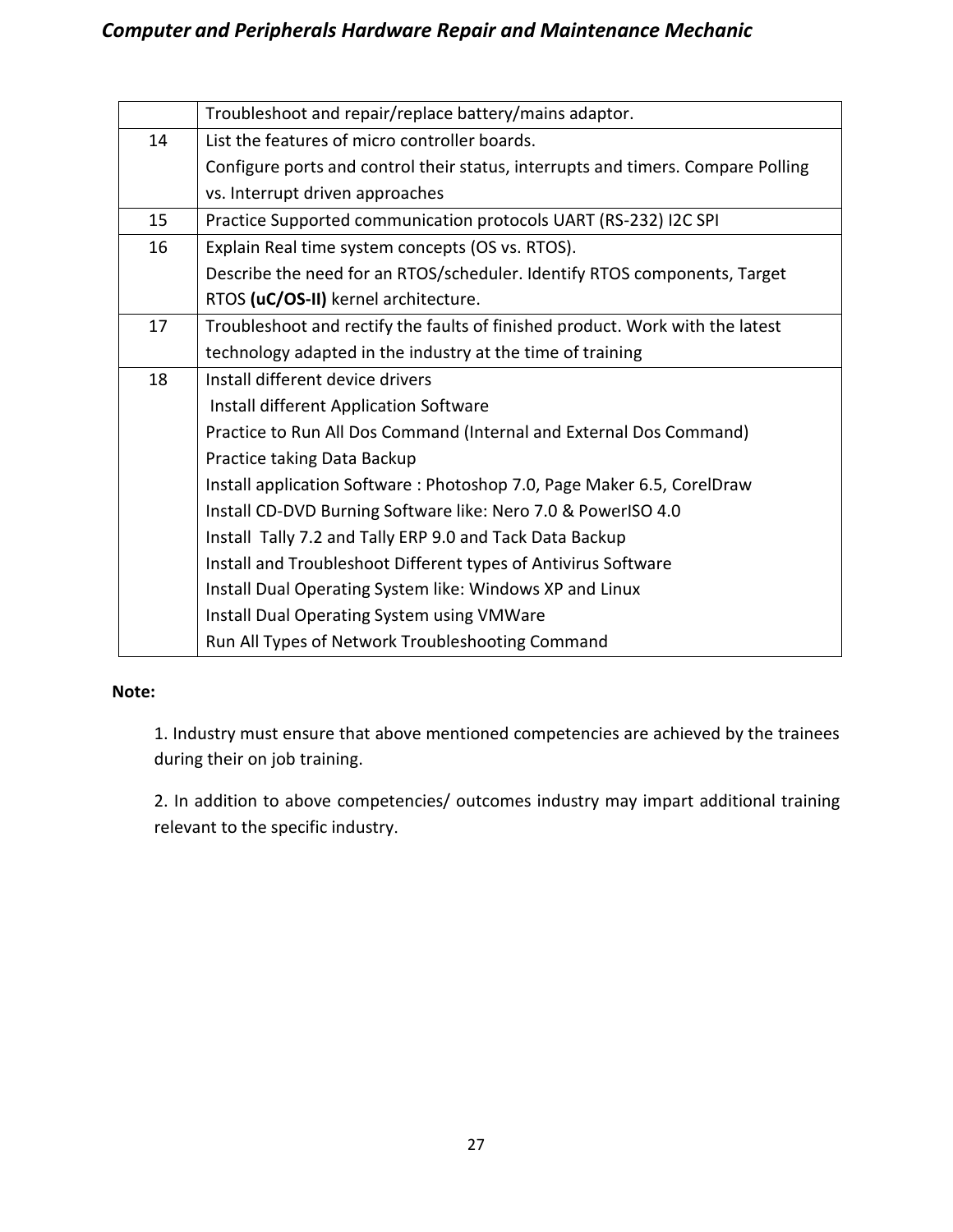# **ANNEXURE – I**

 $\overline{\phantom{0}}$ 

#### INFRASTRUCTURE FOR PROFESSIONAL SKILL & PROFESSIONAL KNOWLEDGE

# **COMPUTER AND PERIPHERALS HARDWARE REPAIR AND MAINTENANCE MECHANIC**

#### **LIST OF TOOLS AND EQUIPMENT for Basic Training (For 20 Apprentices)**

**A. TRAINEES TOOL KIT ( For each additional unit trainees tool kit Sl. 1-18 is required additionally)** 

| SI.<br>no. | <b>Name of the Tool &amp; Equipments</b>                    | Specification | Quantity             |  |  |  |
|------------|-------------------------------------------------------------|---------------|----------------------|--|--|--|
|            | Pentium system with multimedia and Combo                    |               | $15$ nos.            |  |  |  |
| 1.         | drives, Zip drives and DAT drives /or Latest                |               |                      |  |  |  |
|            | Configuration                                               |               |                      |  |  |  |
| 2.         | Operating system /latest version                            |               | For each<br>computer |  |  |  |
| 3.         | Dot matrix printer                                          |               | 4 nos.               |  |  |  |
| 4.         | Inkjet printer                                              |               | 3 nos.               |  |  |  |
| 5.         | Laser printer<br><b>ALCOHOL: U.S.</b>                       |               | 3 nos.               |  |  |  |
| 6.         | Antivirus software /latest version                          |               | As required          |  |  |  |
| 7.         | <b>Tool kit</b>                                             |               | 5 nos.               |  |  |  |
| 8.         | Spare cards and components                                  |               | Five spare<br>sets   |  |  |  |
| 9.         | Consumable                                                  |               | As required          |  |  |  |
| 10.        | System maintenance software /latest version                 |               | As required          |  |  |  |
| 11.        | <b>DMM</b>                                                  |               | 5 nos.               |  |  |  |
| 12.        | Soldering iron                                              |               | 2 nos.               |  |  |  |
| 13.        | Desoldering gun                                             |               | 2 nos.               |  |  |  |
| 14.        | Temperature controlled soldering/<br>desoldering<br>station |               | 2 nos.               |  |  |  |
| 15.        | Computer maintenance table                                  |               | 15 nos.              |  |  |  |
| 16.        | Lab stools/chair                                            |               | 20 nos.              |  |  |  |
| 17.        | <b>Student locker</b>                                       |               | 4 nos.               |  |  |  |
| 18.        | <b>Teacher table</b>                                        |               | 01 no                |  |  |  |
| 19.        | Teacher chair                                               |               | 01 no                |  |  |  |
| 20.        | Office Almirah                                              |               | 02 nos.              |  |  |  |
| 21.        | Book case                                                   |               | 01 no                |  |  |  |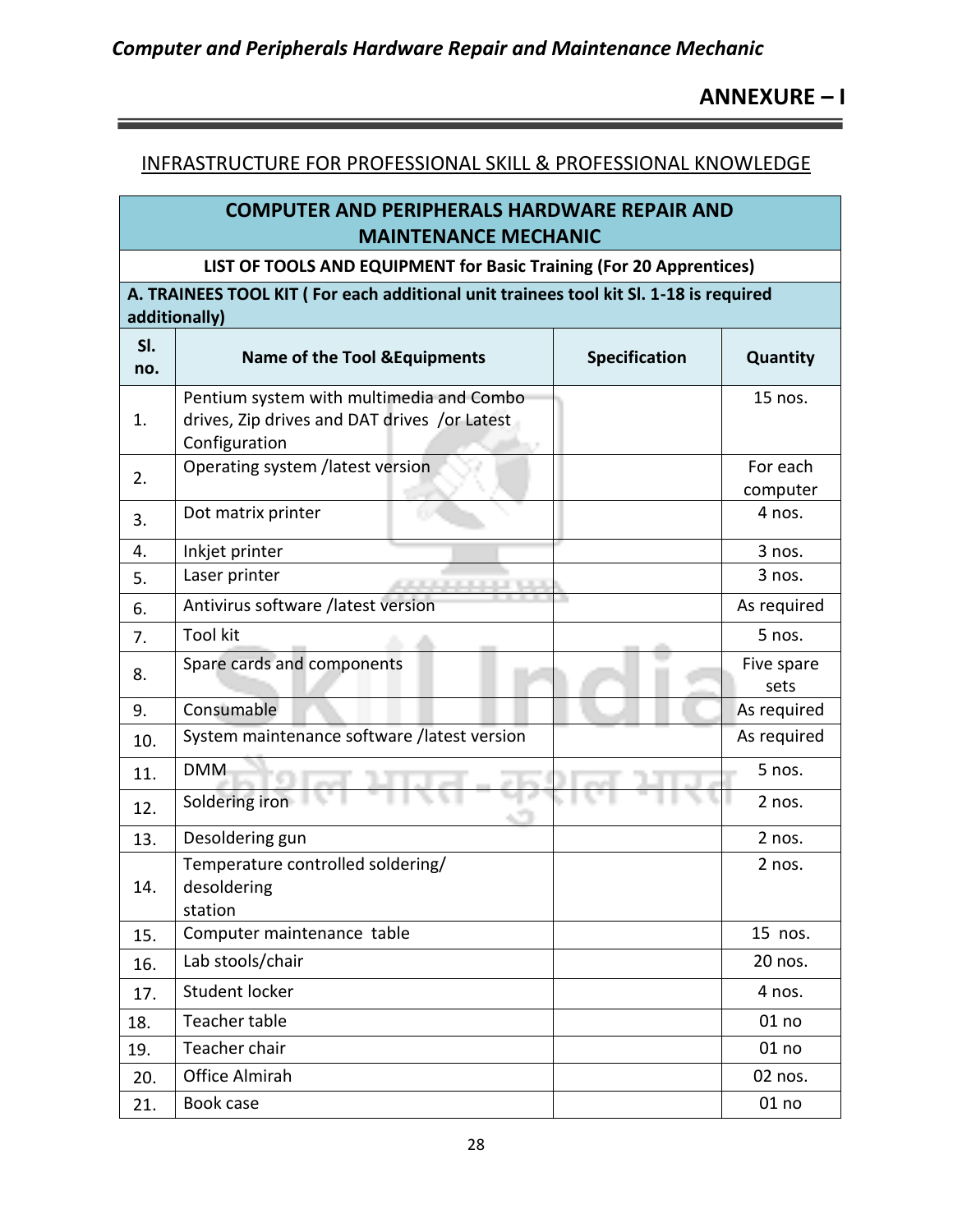| 22. | Vacuum cleaner                                         | 01 no       |  |  |
|-----|--------------------------------------------------------|-------------|--|--|
| 23. | Air blower                                             | 01 no       |  |  |
| 24. | Cables connectors etc                                  | As required |  |  |
| 25. | Crimping tools                                         | 2 nos.      |  |  |
| 26. | <b>CD Writers</b>                                      | 5 nos.      |  |  |
| 27. | DVD writer                                             | 5 nos.      |  |  |
| 28. | <b>External HDD</b>                                    | 5nNos.      |  |  |
| 29. | Microprocessor Trainer kit / Latest<br>Configuration   | 5 nos.      |  |  |
| 30. | Micro controller Trainer kit / Latest<br>Configuration | 5 nos.      |  |  |
| 31. | Digital Circuit Experiment board                       | 5 nos.      |  |  |
| 32. | Multimedia Projector                                   | 1 no        |  |  |
| 33. | <b>UPS 5 KVA</b>                                       | 2 nos.      |  |  |



# Skill India कौशल भारत-कुशल भारत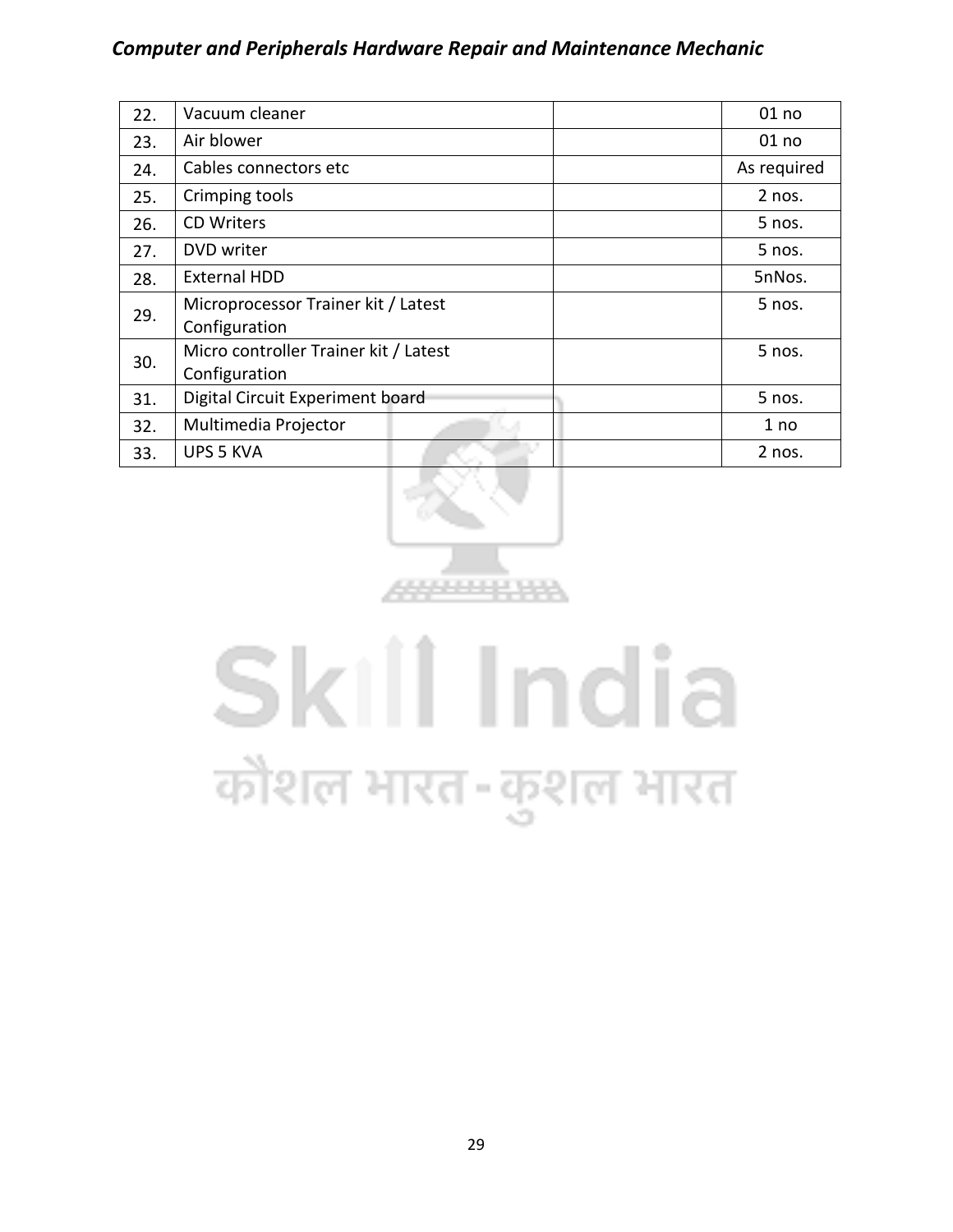# INFRASTRUCTURE FOR WORKSHOP CALCULATION & SCIENCE AND ENGINEERING **DRAWING**

# **TRADE: COMPUTER AND PERIPHERALS HARDWARE REPAIR AND MAINTENANCE MECHANIC**

#### **LIST OF TOOLS& EQUIPMENTS FOR -20APPRENTICES**

1) **Space Norms** : 45 Sq. m.(For Engineering Drawing)

#### **2) Infrastructure:**

| <b>A: TRAINEES TOOL KIT:-</b> |                                    |                      |                 |  |  |  |  |  |  |
|-------------------------------|------------------------------------|----------------------|-----------------|--|--|--|--|--|--|
| SI.<br>No.                    | Name of the items                  | <b>Specification</b> | Quantity        |  |  |  |  |  |  |
| 1.                            | Draughtsman drawing instrument box |                      | $20+1$ set      |  |  |  |  |  |  |
| 2.                            | Set square celluloid 45°           | (250 X 1.5 mm)       | $20+1$ set      |  |  |  |  |  |  |
| 3.                            | Set square celluloid 30°-60°       | (250 X 1.5 mm)       | $20+1$ set      |  |  |  |  |  |  |
| 4.                            | Mini drafter<br>化无机机               |                      | $20+1$ set      |  |  |  |  |  |  |
| 5.                            | Drawing board IS: 1444             | (700mm x500 mm)      | $20+1$ set      |  |  |  |  |  |  |
|                               | <b>B: Furniture Required</b>       |                      |                 |  |  |  |  |  |  |
| SI.                           | Name of the items                  | <b>Specification</b> | <b>Quantity</b> |  |  |  |  |  |  |
| No.                           |                                    |                      |                 |  |  |  |  |  |  |
| $\mathbf{1}$                  | <b>Drawing Board</b>               |                      | 20              |  |  |  |  |  |  |
| $\overline{2}$                | Models : Solid & cut section       |                      | as required     |  |  |  |  |  |  |
| $\overline{3}$                | Drawing Table for trainees         |                      | as required     |  |  |  |  |  |  |
| 4                             | <b>Stool for trainees</b>          |                      | as required     |  |  |  |  |  |  |
| 5                             | Cupboard (big)                     |                      | 01              |  |  |  |  |  |  |
| 6                             | White Board (size: 8ft. x 4ft.)    |                      | 01              |  |  |  |  |  |  |
| 7                             | <b>Trainer's Table</b>             |                      | 01              |  |  |  |  |  |  |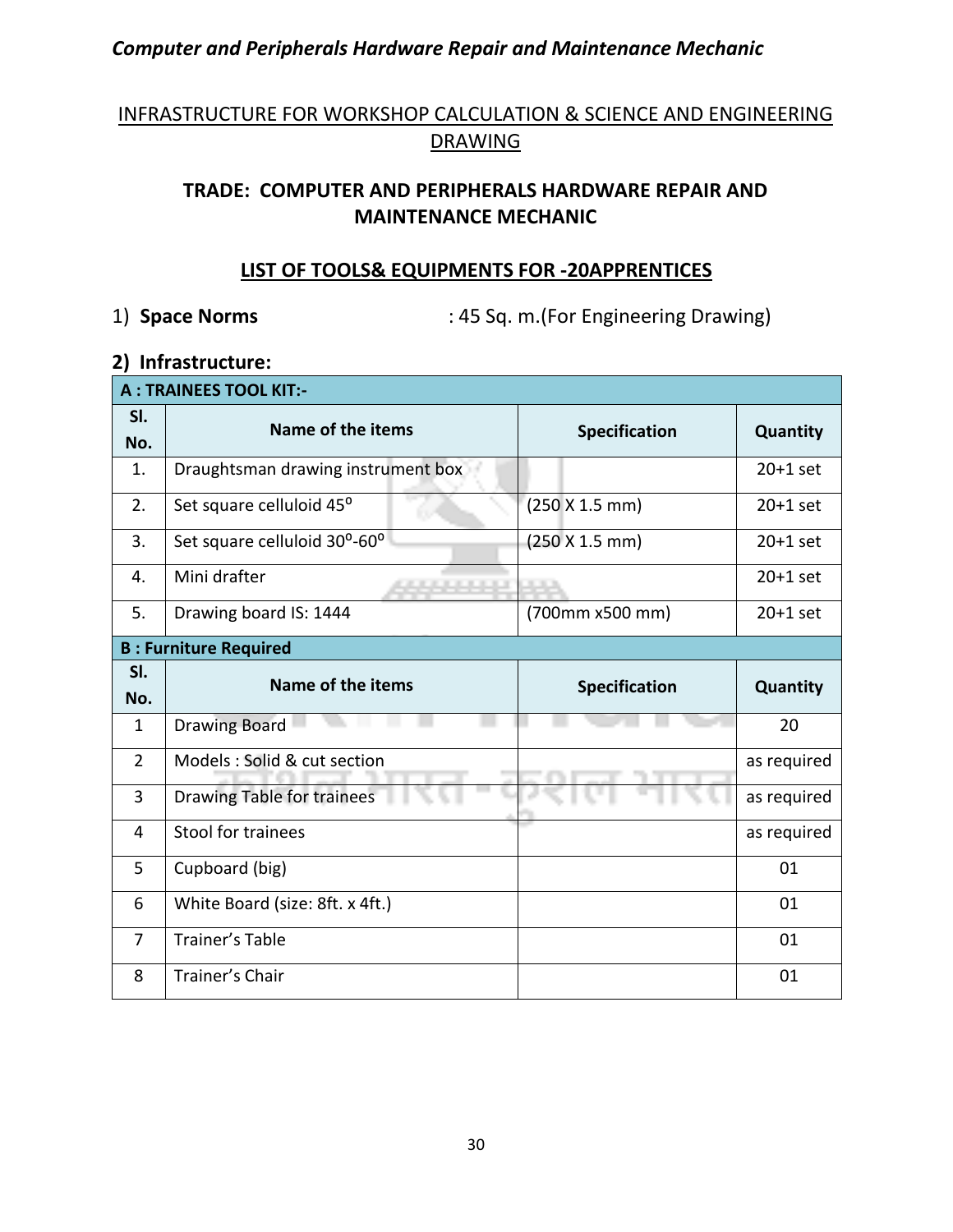| <b>TOOLS &amp; EQUIPMENTS FOR EMPLOYABILITY SKILLS</b> |                                                                                                                                                          |          |  |  |  |  |  |  |
|--------------------------------------------------------|----------------------------------------------------------------------------------------------------------------------------------------------------------|----------|--|--|--|--|--|--|
| SI.<br>No.                                             | Name of the Equipment                                                                                                                                    | Quantity |  |  |  |  |  |  |
| 1.                                                     | Computer (PC) with latest configurations and Internet connection with<br>standard operating system and standard word processor and<br>worksheet software | 10 Nos.  |  |  |  |  |  |  |
| 2.                                                     | <b>UPS - 500VA</b>                                                                                                                                       | 10 Nos.  |  |  |  |  |  |  |
| 3.                                                     | Scanner cum Printer                                                                                                                                      | 1 No.    |  |  |  |  |  |  |
| 4.                                                     | <b>Computer Tables</b>                                                                                                                                   | 10 Nos.  |  |  |  |  |  |  |
| 5.                                                     | <b>Computer Chairs</b>                                                                                                                                   | 20 Nos.  |  |  |  |  |  |  |
| 6.                                                     | <b>LCD Projector</b>                                                                                                                                     | 1 No.    |  |  |  |  |  |  |
| 7.                                                     | White Board 1200mm x 900mm                                                                                                                               | 1 No.    |  |  |  |  |  |  |
|                                                        |                                                                                                                                                          |          |  |  |  |  |  |  |

*Note: - Above Tools & Equipments not required, if Computer LAB is available in the institute.*

# Skill India कौशल भारत-कुशल भारत